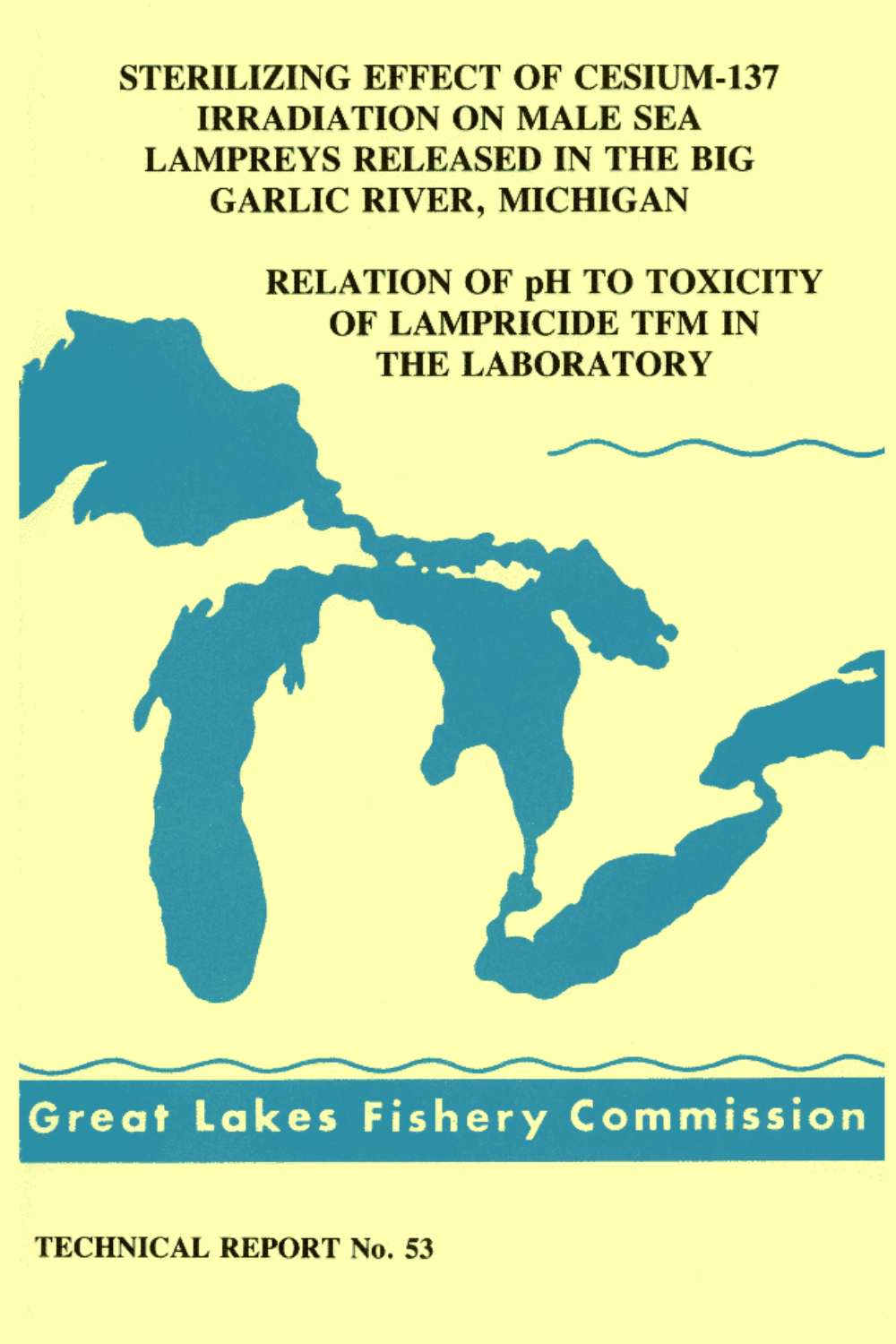The Great Lakes Fishery Commission was established by the Convention on Great Lakes Fisheries between Canada and the United States, which was ratified on October 11, 1955. It was organized in April 1956 and assumed its duties as set forth in the Convention on July 1, 1956. The Commission has two major responsibilities: first, develop coordinated programs of research in the Great Lakes and, on the basis of the findings, recommend measures which will permit the maximum sustained productivity of stocks of fish of common concern; second, formulate and implement a program to eradicate or minimize sea lamprey populations in the Great Lakes.

The Commission is also required to publish or authorize the publication of scientific or other information obtained in the performance of its duties. In fulfillment of this requirement the Commission publishes the Technical Report Series, intended for peer-reviewed scientific literature, and Special Publications, designed primarily for dissemination of reports produced by working committees of the Commission. Technical Reports are most suitable for either interdisciplinary review and synthesis papers of general interest to Great Lakes fisheries researchers, managers, and administrators or more narrowly focused material with special relevance to a single but important aspect of the Commission's program. Special Publications, being working documents, may evolve with the findings of and charges to a particular committee. Sponsorship of Technical Reports or Special Publications does not necessarily imply that the findings or conclusions contained therein are endorsed by the Commission.

#### **COMMISSIONERS**

Canada P. Asselin H. A. Regier P. H. Sutherland G. R. Whitney

**United States** J. M. Cady B. N. Dunlop C. C. Krueger J. M. Ridenour

#### **SECRETARIAT**

C. M. Fetterolf, Executive Secretary A. K. Lamsa, Assistant Executive Secretary R. L. Eshenroder, Senior Scientist for Fishery Resources M. A. Dochoda, Fishery Biologist B. S. Staples, Administrative Officer L. D. Clove, Secretary P. M. Bronkowski, Word Processing Secretary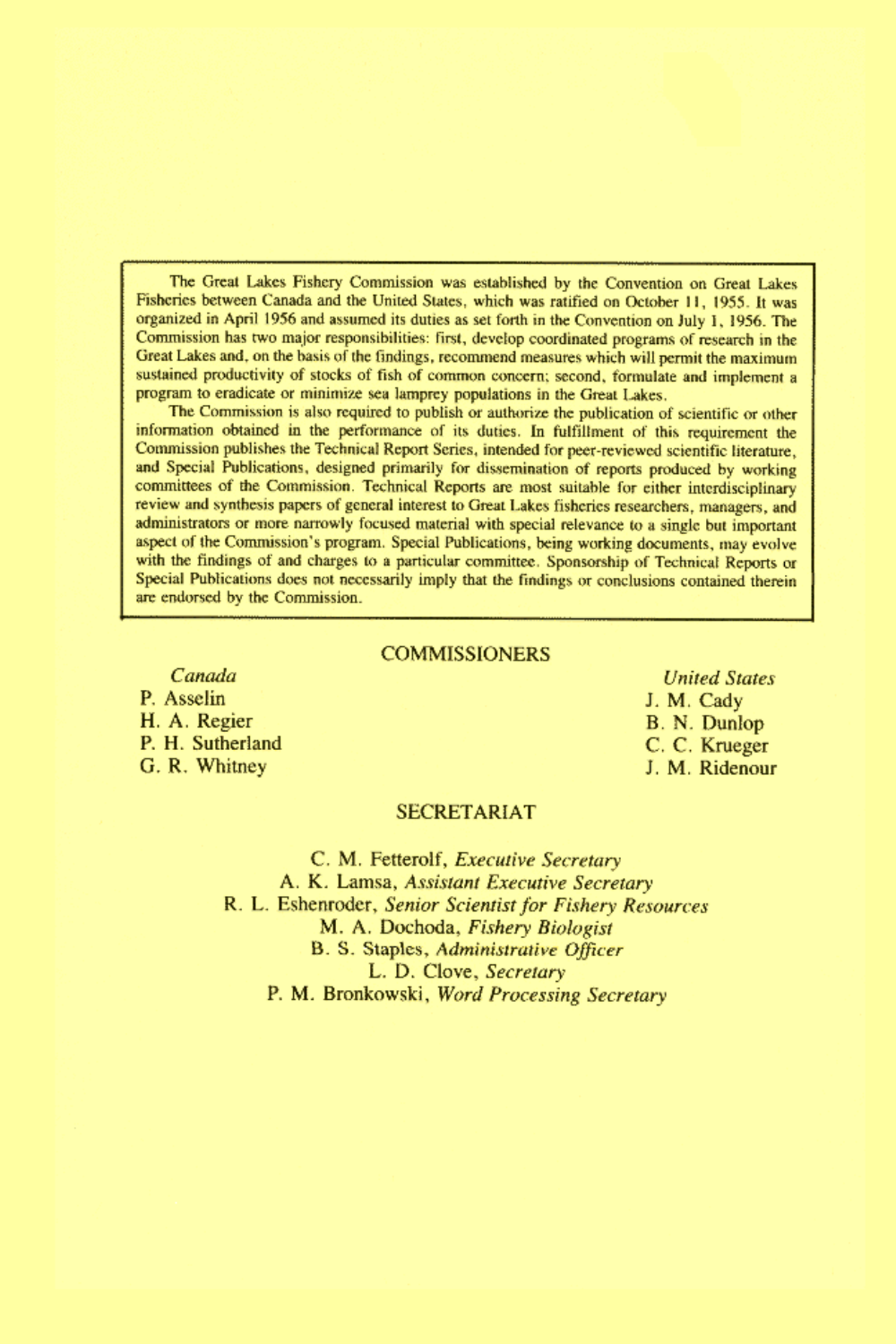# **STERILIZING EFFECT OF CESIUM-137 IRRADIATION ON MALE SEA LAMPREYS RELEASED IN THE BIG GARLIC RIVER, MICHIGAN**

by

**PATRICK J. MANION**

U.S. Fish and Wildlife Service Federal Building, Fort Snelling Twin Cities, Minnesota 55111

**LEE H. HANSON** U.S. Fish and Wildlife Service Hammond Bay Biological Station Millersburg, Michigan 49759

**MICHAEL F. FODALE** U.S. Fish and Wildlife Service Marquette Biological Station Marquette, Michigan 49855

# **RELATION OF pH TO TOXICITY OF LAMPRICIDE TFM IN THE LABORATORY**

by

**T. D. BILLS, L. L. MARKING, G. E. HOWE, and J. J. RACH** U.S. Fish and Wildlife Service National Fisheries Research Center P.O. Box 818 La Crosse, Wisconsin 54602-08 18

## **TECHNICAL REPORT No. 53**

**Great Lakes Fishery Commission** 1451 Green Road Ann Arbor, Michigan 48105-2898

October 1988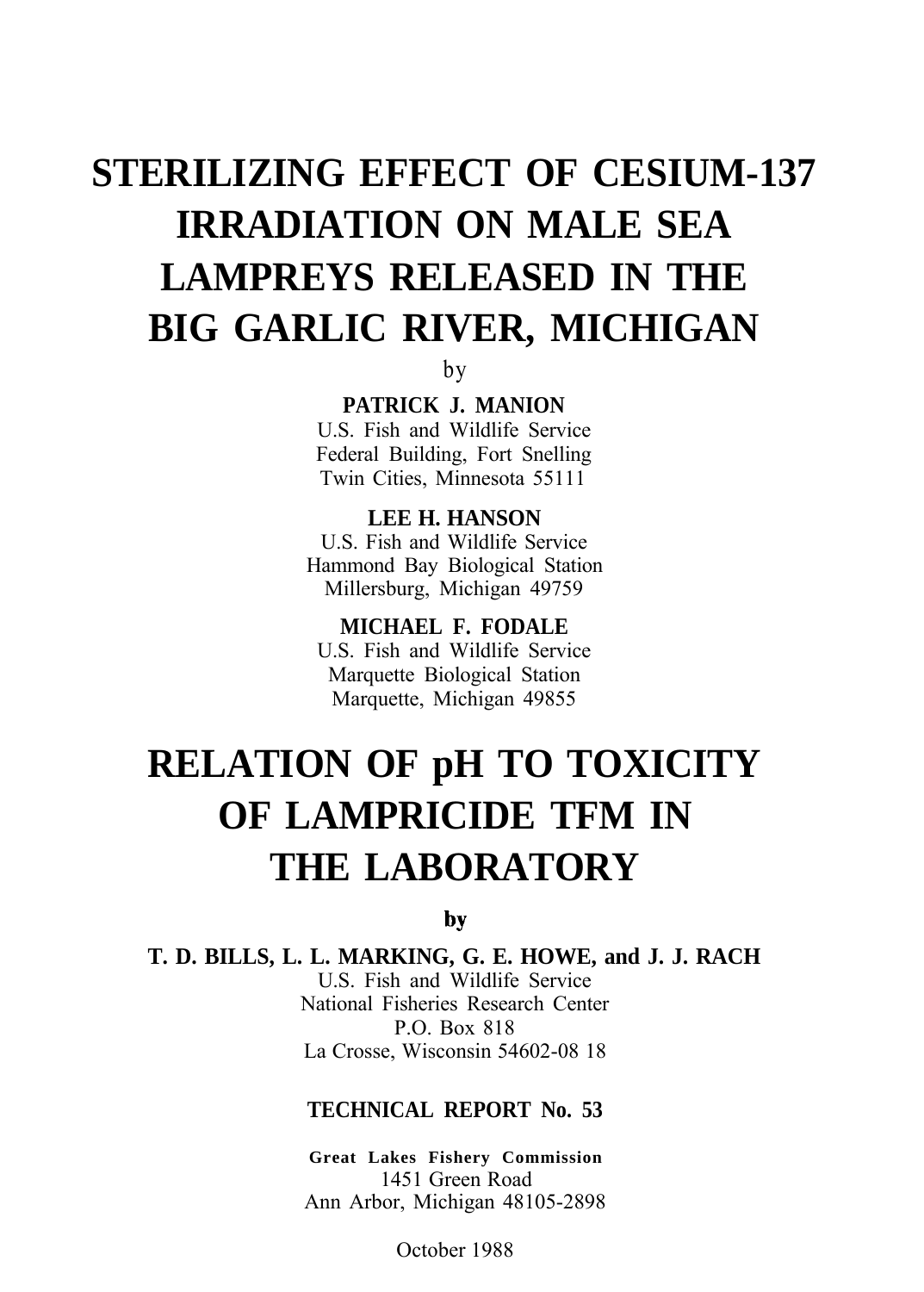## **CONTENTS**

## **STERILIZING EFFECT OF CESIUM-137 IRRADIATION ON MALE SEA LAMPREYS RELEASED IN THE BIG GARLIC RIVER, MICHIGAN**

| Development of embryos and evacuation of nests  4 |  |
|---------------------------------------------------|--|
| Nesting observations and estimated                |  |
|                                                   |  |
|                                                   |  |
|                                                   |  |
|                                                   |  |

## **RELATION OF pH TO TOXICITY OF LAMPRICIDE TFM IN THE LABORATORY**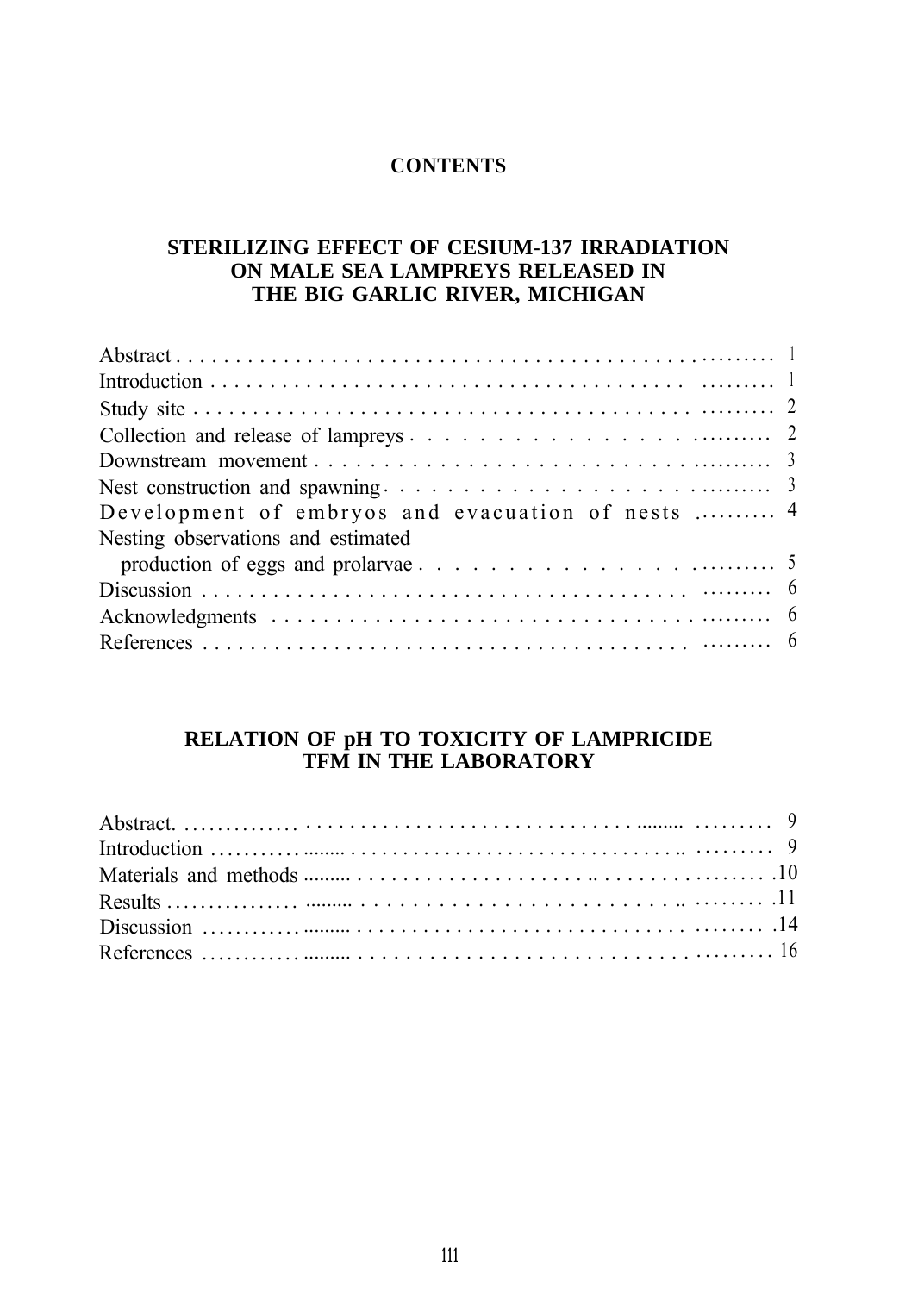## STERILIZING EFFECT OF CESIUM-137 IRRADIATION ON MALE SEA LAMPREYS RELEASED IN THE BIG GARLIC RIVER,  $MICHIGAN$ <sup>1</sup>

by Patrick J. Manion, Lee H. Hanson, and Michael F. Fodale

## ABSTRACT

A total of 300 spawning-run sea lampreys *(Petromyzon marinus)* were released in the Big Garlic River, Marquette County, Michigan, June 6, 1984, to determine the effect of cesium-137 irradiation on the nesting and spawning behavior of males and on the viability of eggs. We released 100 irradiated males, 100 normal males, and 100 normal females. The lampreys constructed 63 nests in which they spawned successfully. Irradiated males showed no abnormal nest building or spawning behavior and competed effectively with normal males for females. The survival of eggs in nests in which irradiated males spawned with females was higher than expected (38% alive). Survival was lower (20%) in nests of early spawners, than in those nests of late spawners (62%); early spawners may have been more mature than late spawners at the time of irradiation. We concluded that gonads in spawning-run sea lampreys must be in advanced stages of development if irradiation is to be an effective sterilant.

#### INTRODUCTION

The use of selective toxicants in the Great Lakes (Applegate et al. 1961; Howell et al. 1964; Manion 1969) has resulted in the successful control of the sea lamprey *(Petromyzon marinus).* Populations in Lake Superior have been reduced by about 90% from precontrol levels (Smith et al. 1974), and reductions are believed to have been similar in Lakes Michigan, Huron, and Ontario. The sea lamprey populations can be reduced further, however, only by treating major sea lamprey producing streams more frequently, as suggested by Smith et al. (1974), or by developing other methods of control to remove remnant sea lamprey populations that survive chemical treatments.

Hanson and Manion (1978, 1980) demonstrated that it would be feasible to use the technique of releasing sterile males to control sea lampreys. They used the chemosterilant P, P-bis (1-aziridinyl)-N-methylphosphinothioic amide (bisazir) to sterilize males and reduce the number of viable larvae produced in a stream. Although bisazir effectively sterilizes males and has no noticeable effect on their nest building activities, spawning behavior, or mating competitiveness, it is also a mutagenic compound and care must be taken during treatment of the lampreys to prevent accidental exposure of personnel to the chemical.

<sup>&#</sup>x27;This study was part of a program conducted by the U.S. Fish and Wildlife Service under contract with the Great Lakes Fishery Commission.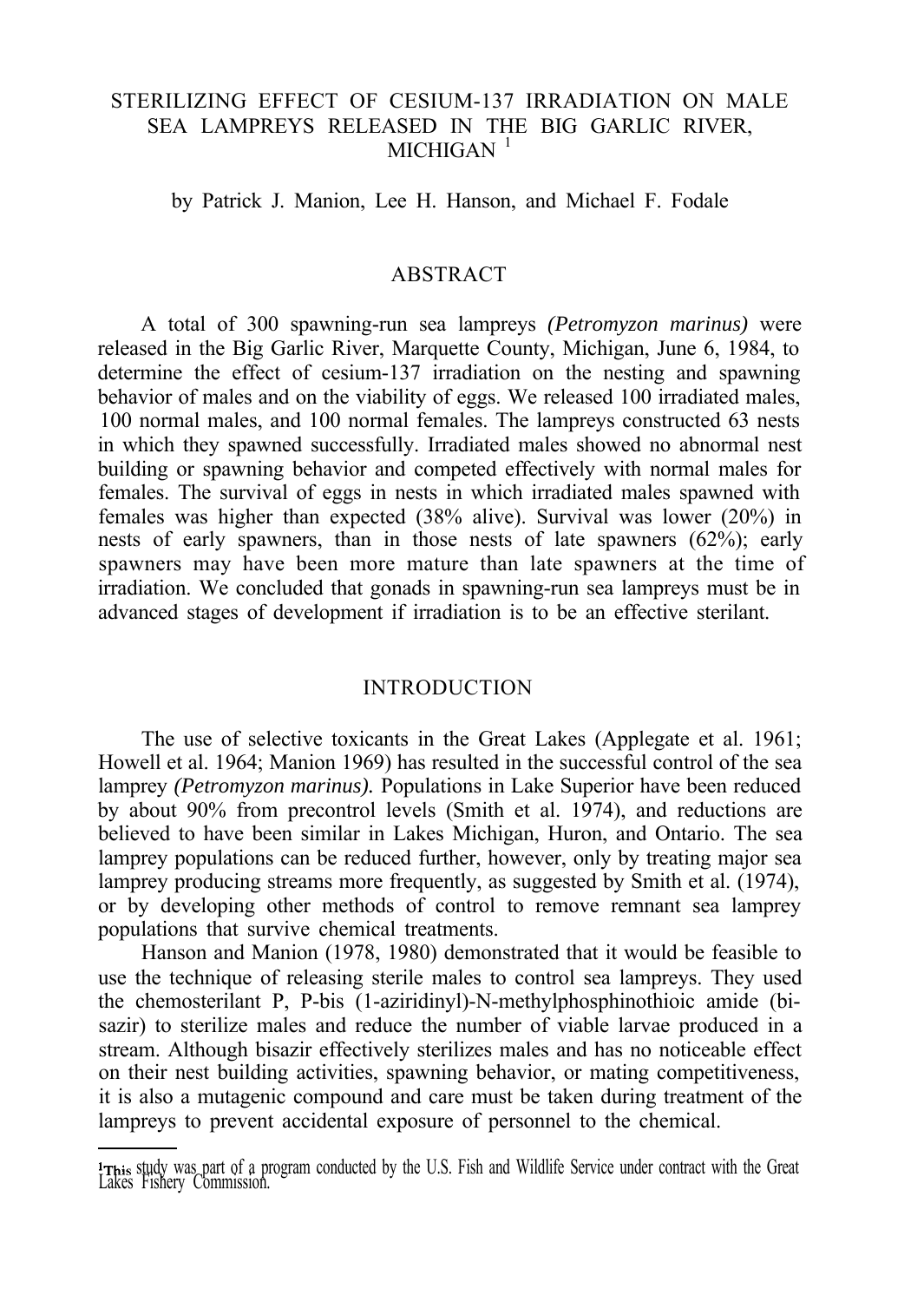Laboratory studies conducted at the Hammond Bay (Michigan) Biological Station indicated that irradiation has potential for sterilizing male sea lampreys (Annual Report of Great Lakes Fishery Commission 1984). On the basis of these findings, we conducted a field study in which normal and irradiated lampreys were released in a known sea lamprey producing stream, and observed them under natural conditions to determine the effect of irradiation on the nest building and spawning behavior of males and on the viability of eggs.

## STUDY SITE

The Big Garlic River, Marquette County, Michigan, was used previously as a site for studies of sea lampreys (Manion and McLain 1971; Hanson and Manion 1978, 1980). The stream is small (average flow  $0.4 \text{ m}^3$ /s), has clear water that facilitates the observation of spawning lampreys, and has excellent spawning and larval habitats.

The section of river used in this study extends from Mac's Falls 2.5 km upstream to Kreigs Falls. A temporary downstream trap was constructed at the lower end of the study area. Two fyke nets (132 cm wide by 66 cm high) placed below the trap fished about 90% of the stream volume during periods of normal flow. The trap and fyke nets allowed us to monitor downstream movement of stocked adult lampreys and prevented most of them from leaving the study area. A thermograph and staff gauge in the stream monitored water temperature and level.

## COLLECTION AND RELEASE OF LAMPREYS

Spawning-run sea lampreys, collected from a trap in the Cheboygan River (a tributary of Lake Huron) on May 18, 1984, were transferred to the Hammond Bay Biological Station, where they were weighed, sexed according to external characteristics (Vladykov 1949), and marked with a V-shaped notch in the dorsal fin. Males to be irradiated were marked on the posterior dorsal and normal males on the anterior dorsal. Females were not marked. Average weights were 218 g (range 134-352 g) for normal males, 218 g (range  $118-318$  g) for irradiated males, and  $213$  g (range  $98-330$  g) for females. Males to be irradiated were transported to Wayne State University, Detroit, Michigan, where they were exposed to cesium-137 irradiation from a Gammacell- irradiator on May 22. A plastic bag was placed in a sample tray and about three liters of water were added to the bag. Ten lampreys were placed in the water and water depth was adjusted to 7.6 cm to cover the lampreys. Water temperature was  $11^{\circ}$ C; no aeration was provided during exposure. Lampreys were irradiated at a rate of 115 rads/min (total irradiation time 17.4 min) to provide a total dose of 2000 rads. After irradiation, the lampreys were returned to the Hammond Bay Biological Station and placed in a concrete tank supplied with running water. On June 6, 300 adult lampreys-100 each of irradiated males, normal males, and normal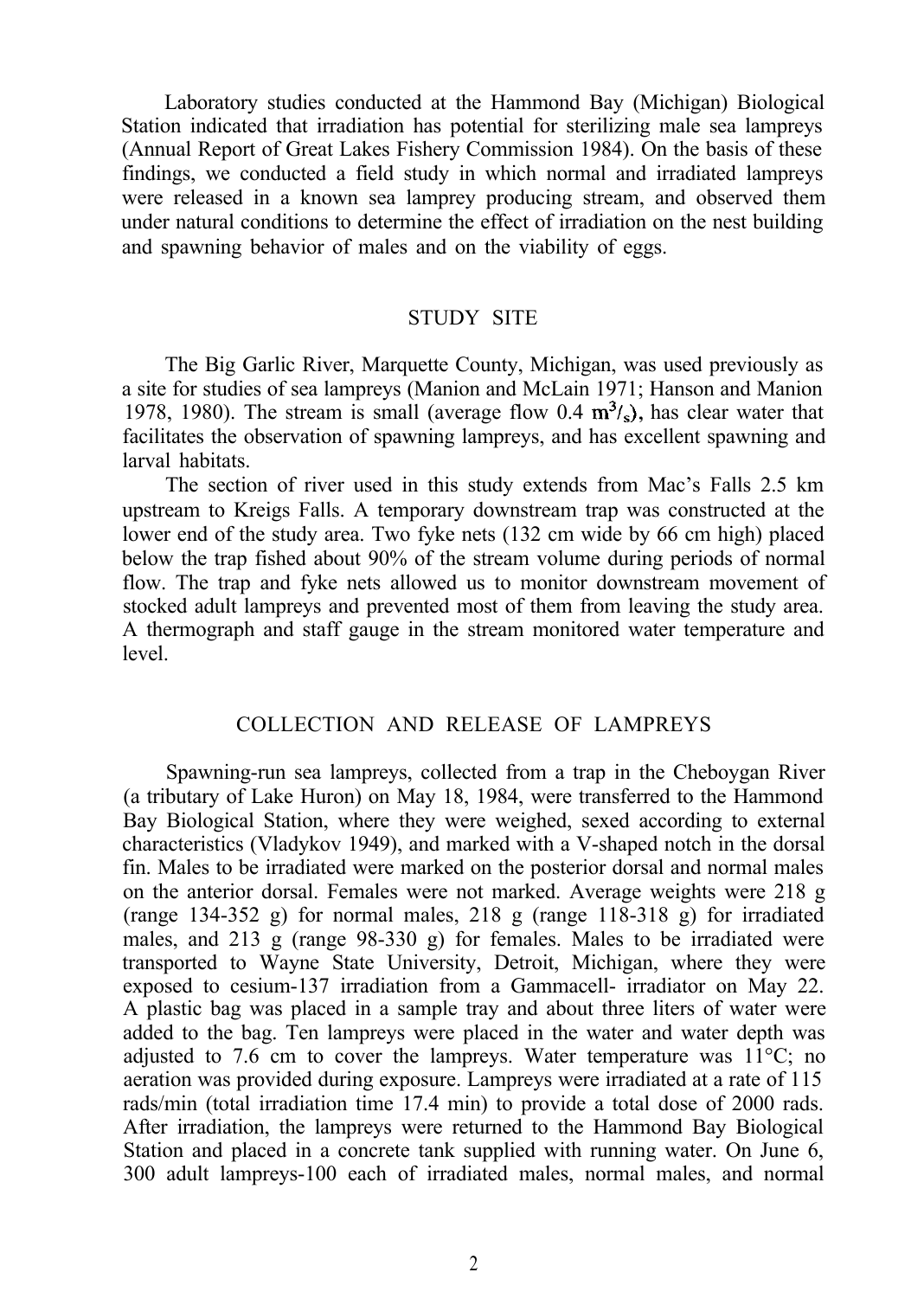females-were transported to the Big Garlic River (which was known to be free of other sea lampreys) and released at the head of the study area.

### **DOWNSTREAM MOVEMENT**

The trap and fyke nets were usually checked daily. Unspawned lampreys captured alive were returned upstream to the original release point until July 1; thereafter they were released in the middle of the study area. None were returned upstream after July 6 because many were spent, dying, or dead. Downstream movement was greatest during the first week after release (June 7-13), when 91 were captured in the trap (64 on the first day), and 1 was taken in a fyke net. After the first week, downstream movement virtually ceased until spawning began and only six adults were captured from June 14 to 22. No escapement from the trap was noted until June 27, when it was breeched during a flash flood. Examination of areas below the study site revealed one sterile male and one small nest, which contained no eggs. A permanent inclined-plane trap (McLain and Manion 1967), 3.9 km below the study area, captured eight adults (six after July 5). All were dead and none were spent.

The numbers of irradiated males and normal males and females that were captured downstream before the onset of spawning were similar: 35 irradiated males, 34 normal males, and 29 females. During and after the spawning period 21 irradiated males, 13 normal males, and 3 1 females were taken. The higher catch of females was consistent with previous observations that females move about actively during this period, perhaps in search of males (Hanson and Manion 1978).

## **NEST CONSTRUCTION AND SPAWNING**

After the release of lampreys, the stream was surveyed daily and each occupied nest was marked with a stone painted an aluminum color and bearing a red number. Occupied nests were checked each day and the mark, sex, nest building activity, and spawning behavior of the occupants were recorded. Spawning began on June 22 and continued through July 7.

The nest building behavior of irradiated and normal males appeared to be identical, and similar to that observed by Manion and McLain (197 1) and Hanson and Manion (1978, 1980). We detected no differences in the size or shape of nests constructed by irradiated and normal lampreys.

Spawning acts of irradiated and normal males were similar and normal as judged by published descriptions by Gage (1928) and Applegate (1950), and previous observations by Manion and McLain (1971) and Hanson and Manion (1978, 1980).

During the nest building and spawning period (June 22-July 7), 73 observations made of nesting lampreys showed irradiated males with females on 37 nests and normal males with females on 36 nests. Counts of random lampreys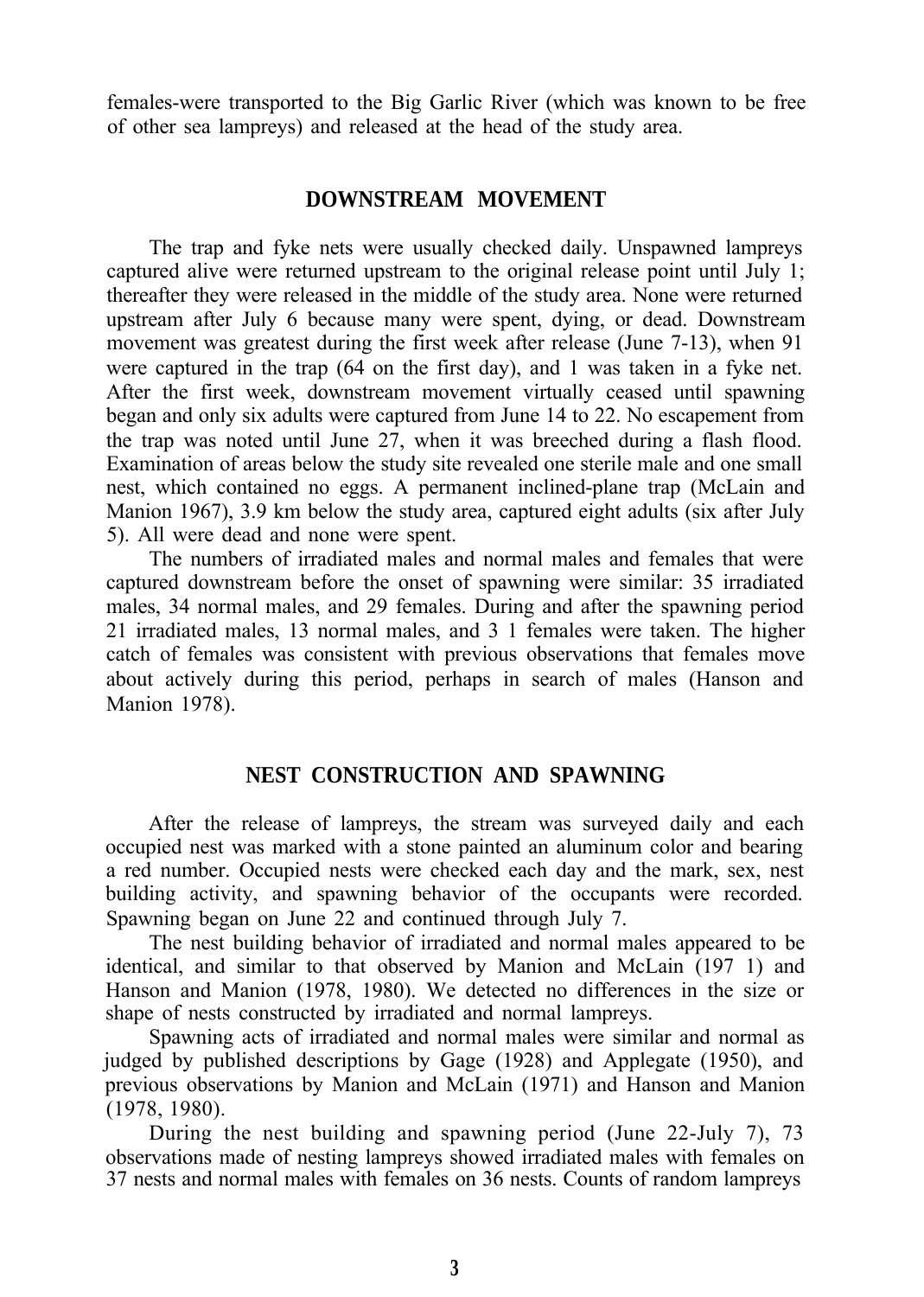(not on nests) on July 3-6 showed 36 irradiated and 37 normal males. The ratio of irradiated to normal males on nests and moving at random showed the two equal groups were undifferentiated as to sexual performance. Although the percentage of irradiated and normal males seen on nests was almost identical, irradiated males occupied previously constructed nests about twice as often as normal males (19% and 9%, respectively).

Of the 73 observations of nesting lampreys, 66 (90%) were monogamous and 7 (10%) were polygamous (1 male with 2 females on six nests and 1 male with 3 females on one nest). The rate of polygamous nesting was almost identical to that found by Manion and McLain (1971), who released 39% females, compared with 33% in the present study. No polyandrous nesting was seen. Males were seen fighting for nests on five occasions. Irradiated and normal males replaced each other about equally. Water temperatures during the first occupancy by a male through the spawning period ranged from 9-19°C (average 15°C). When spawning began on June 22, water temperature had reached 17°C.

## DEVELOPMENT OF EMBRYOS AND EVACUATION OF NESTS

On July 9 and 10 after spawning was completed, all nests were examined for the presence or absence of eggs and to determine embryonic development. Eggs were found in 63 nests and small samples were taken according to the method described by Hanson and Manion (1978) and preserved in 5% formalin. Embryos were examined microscopically and assigned to the developmental stages described by Piavis (1961). This information, along with observations on spawning, was used to determine when the nests were to be evacuated.

The device used to collect eggs and prolarvae from the nests and the method of dismantling nests were similar to that described by Manion (1968). Nests containing eggs were dismantled and eggs and prolarvae were removed about 18 days after deposition. This period allowed full development of the embryos, but was shorter than the time required for the prolarvae to develop to a stage at which they would be able to leave the nest. About 85% of the live embryos or prolarvae collected were in stages 13 (prehatching), 14 (hatching) or 15 (pigmentation)- Piavis (1961) - indicating that eggs were removed from most nests at the appropriate time. Many nests were so close together that they overlapped and were termed multiple nests. Of the 63 successful nests, 30 were single, 11 were multiple, and the status of the remaining 22 was uncertain. Because multiple nests could not be separated with any accuracy, each was evaluated as a single unit.

Eggs collected from each nest were preserved in 5% formalin and later subsampled with a Folsom plankton splitter. Each sample was divided successively in half until 1/16th of the eggs remained. To determine the numerical accuracy of the splitter, two 1/16th subsamples were compared from each of 24 nests. The difference between these paired subsamples averaged 5.8% (range 1-14%). The 1/16th subsample from each nest was examined microscopically to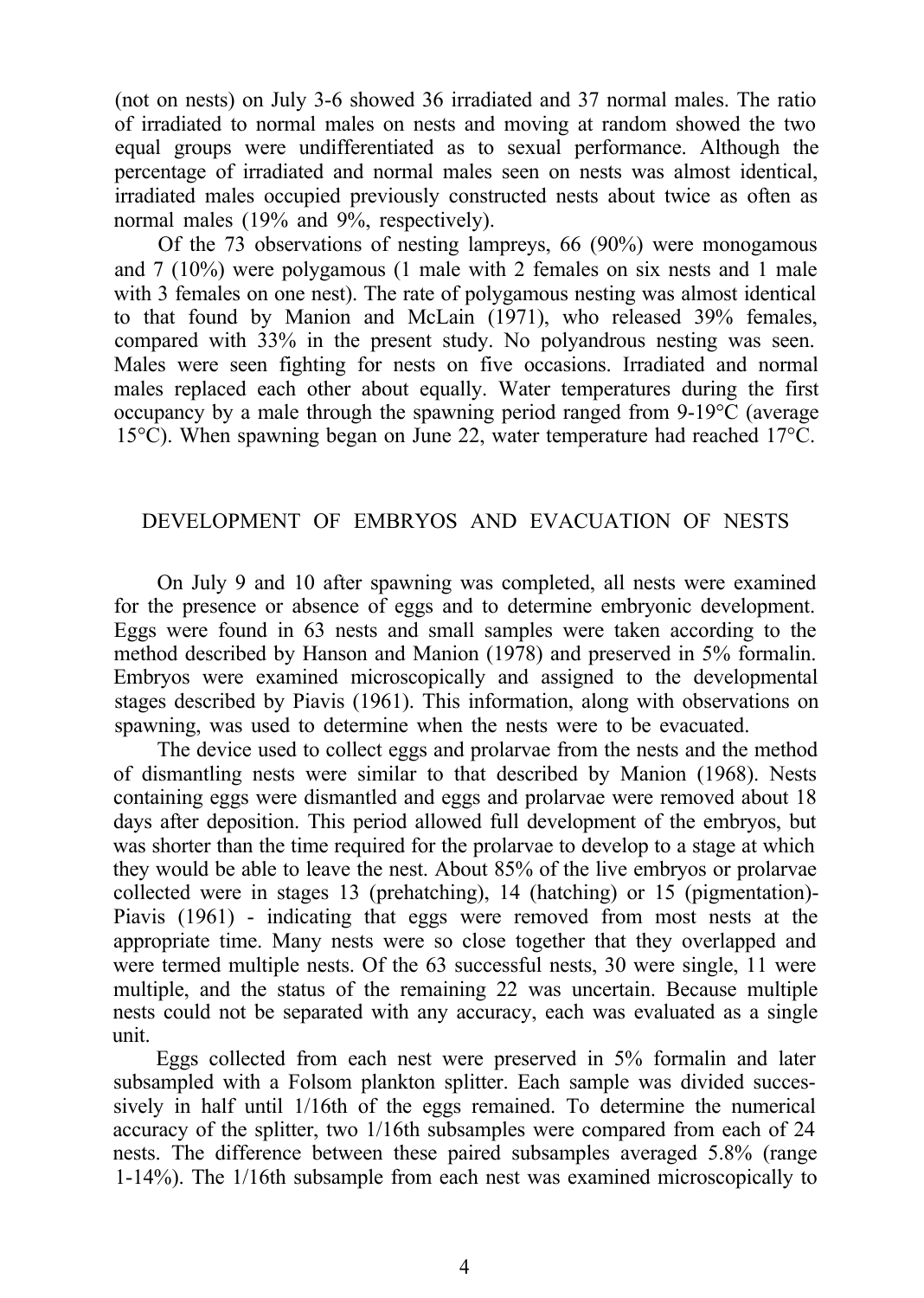|                                  | Number   | Eggs    |         |         |         |
|----------------------------------|----------|---------|---------|---------|---------|
| Type of occupancy                | of nests | Dead    | Alive   | Total   | % Alive |
| Normal males                     | 21       | 4 6 7 0 | 9 2 4 0 | 13 910  | 66      |
| Irradiated males                 | 16       | 6 135   | 3 6 6 8 | 9 803   | 38      |
| Both normal and irradiated males | 4        | 2 3 9 2 | 2446    | 4 8 3 8 | 51      |
| No spawning observed             | 22       | 5 109   | 11031   | 16 140  | 68      |
| Total                            | 63       | 18 306  | 26 385  | 44 691  | 59      |

TABLE I. Survival of eggs found in 63 nests in the Big Garlic River where spawning lampreys were released June 6, 1984.

determine mortality and assign the living eggs and prolarvae to a developmental stage.

## NESTING OBSERVATIONS AND ESTIMATED PRODUCTION OF EGGS AND PROLARVAE

Spawning lampreys were observed daily. Among the 30 single nests that were successful, normal males were seen spawning on 20 and irradiated males on 10. Among the 11 multiple nests that were successful, 1 was spawned by a normal male, 6 by irradiated males, 2 by one normal and one irradiated male, and 2 by one normal and two irradiated males. Among the successful nests not known to be single or multiple, either no lampreys or single lampreys were observed.

We examined 44,691 eggs from the 63 successful nests (Table 1). Of the 13,910 eggs from 21 nests (20 single, 1 multiple) where only normal males were seen spawning, 9,240 or 66% (range 4-93%) were alive. The survival of eggs was somewhat lower in 16 nests (10 single, 6 multiple) where only irradiated males were seen spawning. Of the 9,803 eggs examined, 3,668 or 38% (range 0-93%) were alive.

Our observations of irradiated males on nests in the Big Garlic River differed widely from those reported by Hanson and Manion (1980), who studied the results of pairings of chemosterilized males with normal females on 44 nests: 38 (86%) of their nests contained only dead eggs and the other 6 contained only a few developing embryos. The degree of sterilization in the present study was obviously far less. For the 16 nests in which only irradiated males were seen spawning, all eggs were dead in only 1, and more than 80% were dead in only 10 (63%). Survival was lower in nests occupied by irradiated males during the first half of the spawning season than during the second half. Based on nests dismantled from July 9-17th (early spawners) and nests from July 18-27th (later spawners) survival was 20 and 62% respectively. Since the most mature lampreys spawn first, the effectiveness of cesium-137 irradiation may depend on the maturity of a lamprey at the time of treatment.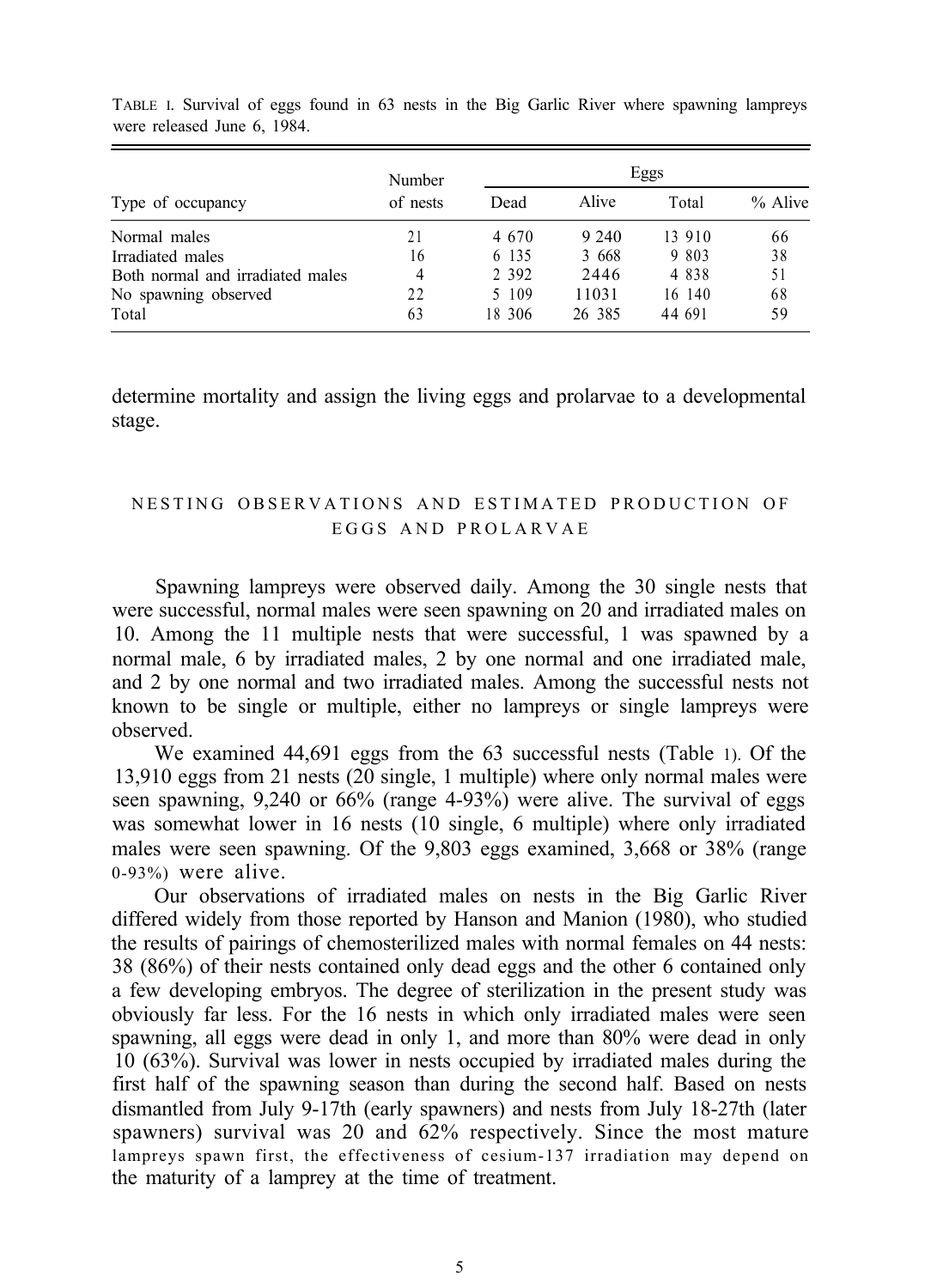#### DISCUSSION

Inasmuch as irradiated and normal males were released in the study area at a ratio of 1:1, nearly 50% of the spawning observed should have involved irradiated males, and the total mortality of eggs should have been about 50% if irradiated males were completely sterile and no natural mortality occurred.

Nest samplings showed that 18,306 (41%) of the 44,691 eggs examined were dead. Although normal natural mortality is unknown, it is believed to be about 15% (Hanson and Manion 1980). The application of a 15% mortality (6,704) would reduce the number killed by irradiation to 11,602 eggs and the reduction in reproductive potential due to irradiation would be about 3 1% rather than the expected 50%.

The higher than expected survival is attributed to the probability that not all irradiated males were effectively sterilized. This study indicated that male sea lampreys irradiated in early stages of maturity were not as effectively sterilized as were the more mature animals. This shortcoming may limit the use of irradiation unless the more immature males can be held for a period of time before treatment to allow their testes to develop to a more sensitive stage.

The field study showed that irradiation had no noticeable effect on nest building or spawning behavior of males and that irradiated males competed effectively with normal males for nesting sites and for females. It also demonstrated that the release of irradiated males into a stream reduced the number of prolarvae produced.

#### ACKNOWLEDGMENTS

We thank the staffs of the Hammond Bay and Marquette Biological Stations for their help during this study.

### **REFERENCES**

- APPLEGATE, V. C. 1950. Natural history of the sea lamprey *(Petromyzon marinus)* in Michigan. U.S. Fish Wildl. Serv., Spec. Sci. Rep. Fish. 55. *237* pp.
- APPLEGATE, V. C., J. H. HOWELL, J. W. MOFFETT, B.G.H. JOHNSON, AND M. A. SMITH. 1961. Use of 3-trifluormethyl-4-nitrophenol as a selective sea lamprey larvicide. Great Lakes Fish. Comm. Tech. Rep. 1. 35 pp.
- GAGE, S. H. 1928. The lampreys of New York State-life history and economics. Pages 158-191 *in* Biological survey of the Oswego River system. N.Y. Conserv. Dep. Suppl. 17th Annu. Rep. (1927).
- HANSON, L. H., AND P. J. MANION. 1978. Chemosterilization of the sea lamprey *(Petromyzon marinus).* Great Lakes Fish. Comm. Tech. Rep. 29. *15* PP.
- HANSON, L. H., AND P. J. MANION. 1980. Sterility method of pest control and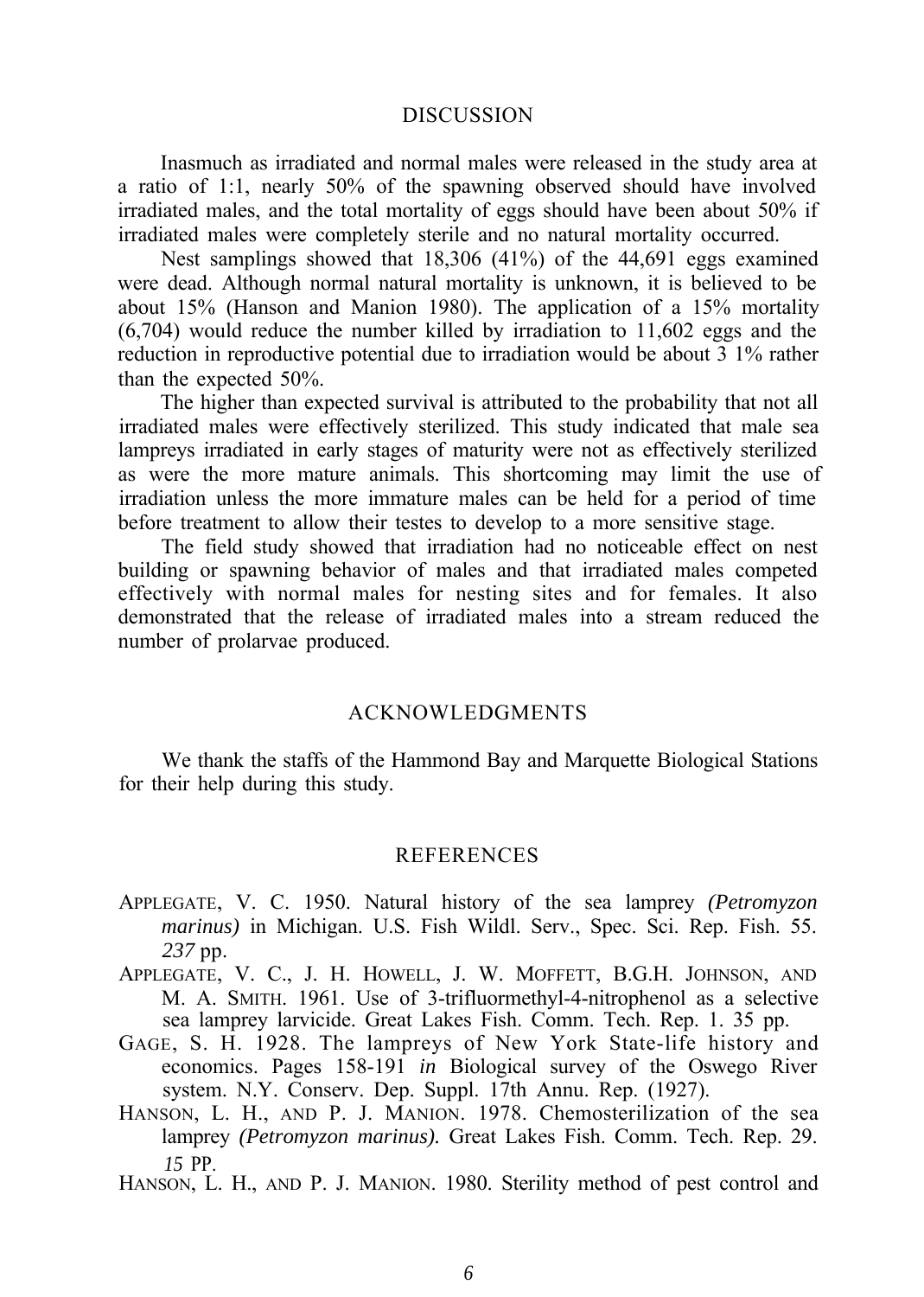its potential role in an integrated sea lamprey *(Petromyzon marinus)* control program. Can. J. Fish. Aquat. Sci. 37: 2108-2117.

- HOWELL, J. H., E. L. KING, JR., A. J. SMITH, AND L. H. HANSON. 1964. Synergism of 5,2'-dichloro-4'-nitro-salicylanilide and 3-trifluormethyl-4-nitrophenol in a selective lamprey larvicide. Great Lakes Fish. Comm. Tech. Rep. 8. 21 pp.
- MANION, P. J. 1968. Production of sea lamprey larvae from nests in *two* Lake Superior streams. Trans. Amer. Fish. Soc. 97:484-486.
- MANION, P. J. 1969. Evaluation of lamprey larvicides in the Big Garlic River and Saux Head Lake. J. Fish. Res. Board Can. 26:3077-3082.
- MANION, P. J., AND A. L. MCLAIN. 1971. Biology of larval sea lampreys *(Petromyzon marinus)* of the 1960 year class, isolated in the Big Garlic River, Michigan, 1960-65. Great Lakes Fish. Comm. Tech. Rep. 16. *35* PP.
- MCLAIN, A. L., AND P. J. MANION. 1967. An all-season trap for downstreammigrating fish and other aquatic organisms. Prog. Fish-Cult. 29:114-l 17.
- PIAVIS, G. W. 1961. Embryological stages in the sea lamprey and effects of temperature on development. U.S. Fish Wildl. Serv., Fish. Bull. 61: 111-143.
- SMITH, B. R., J. J. TIBBLES, AND B. G. H. JOHNSON. 1974. Control of the sea lamprey *(Petromyzon marinus)* in Lake Superior, 1953-70. Great Lakes Fish. Comm. Tech. Rep. 26. 60 pp.
- VLADYKOV, V. D. 1949. Quebec lampreys. 1.-List of species and their economical importance. Dep. Fish., Province of Quebec, Contrib. 26. *67* PP.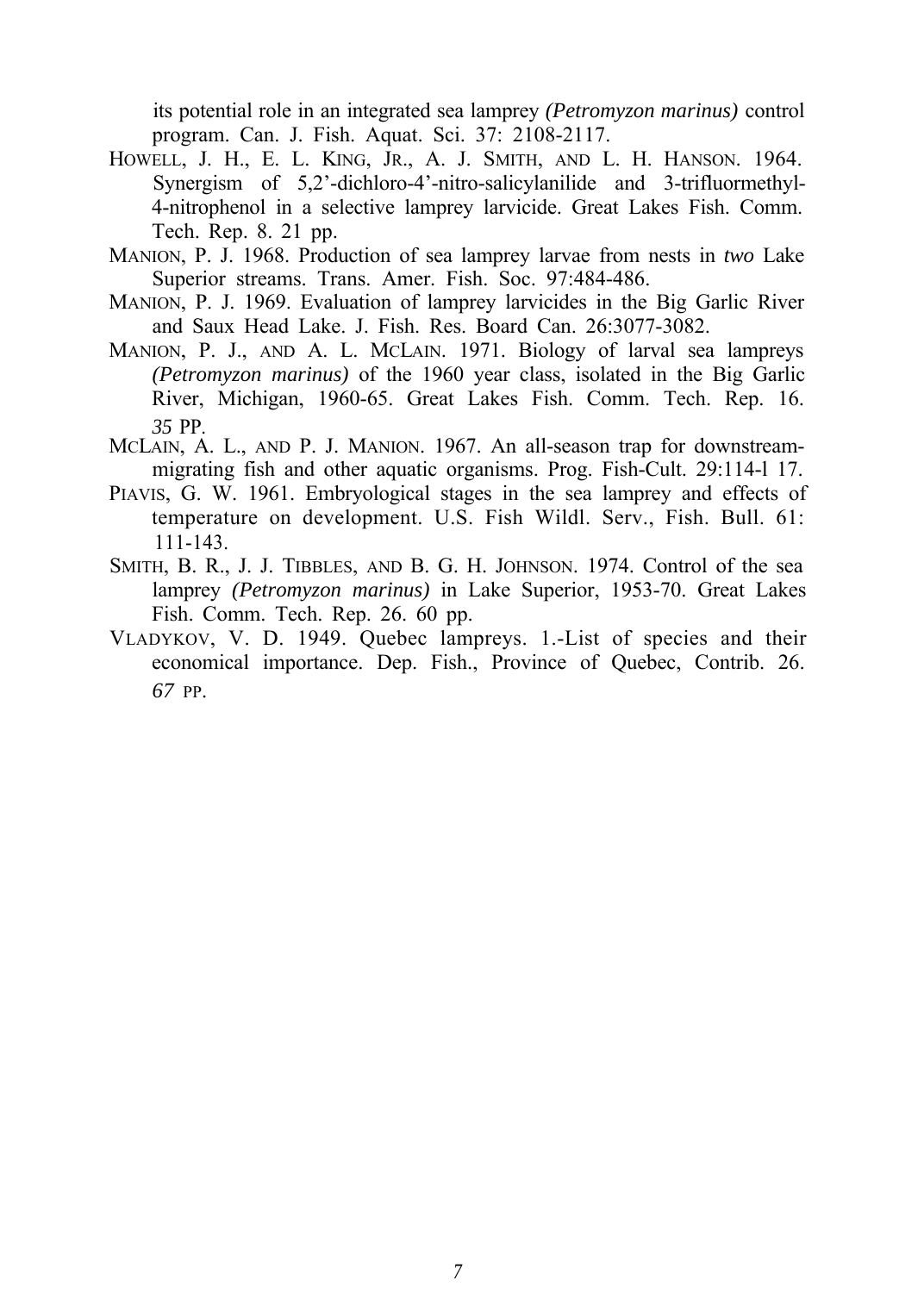## **RELATION OF pH TO TOXICITY OF LAMPRICIDE TFM IN THE LABORATORY**

by T. D. Bills, L. L. Marking, G. E. Howe, and J. J. Rach

#### **ABSTRACT**

In the control of larval sea lamprey with 3-trifluoromethyl-4-nitrophenol (TFM) in tributaries of the Great Lakes, occasional kills of other fishes have caused concern about the effects of the chemical on non-target organisms. Stream treatment rates have been based on previous application rates, alkalinity measurements, results of on-site toxicity tests, or combinations of these. However, our laboratory studies in 1987 showed that pH is the primary factor that affects the toxicity of TFM (the lower the pH, the greater the toxicity): even small changes in pH alter the toxicity, whereas substantial changes in alkalinity have little effect. In 12-h exposures, the 96-h LC50 for TFM to rainbow trout (Salmo gairdneri) ranged from about 0.9 mg/L at pH 6.5 to  $> 100$  mg/L at pH 9.5, but (at pH 7.5) the LC50's differed little at total alkalinities of about 18 mg/L and 207 mg/L. Decreases in pH as small as 0.5 pH unit caused nontoxic solutions to become toxic to rainbow trout. Some kills of non-target fish during stream treatments were reportedly caused by decreases in pH, and (conversely) that some stream treatments for sea lampreys were ineffective because pH increased.

#### **INTRODUCTION**

The lampricide 3-trifluoromethyl-4-nitrophenol (TFM) is used extensively in tributaries of the Great Lakes to selectively kill larval sea lampreys (Petromyzon marinus) in the presence of other fishes (Applegate et al. 1958). The toxicity of TFM has long been known to be influenced by chemical and physical properties of water; as pH, conductivity, and alkalinity of the water increased, additional amounts of TFM were required to kill the larvae (Applegate et al. 1961). Consequently, the required amount of TFM varied from stream to stream and season to season. Howell and Marquette (1962) reported that stream side bioassays were useful for predicting the concentration that was lethal to larval sea lamprey and safe for nontarget fishes. Kanayama (1963) initially correlated the toxicity of TFM with the alkalinity and conductivity of stream waters and projected a curve for estimating effective treatment rates for field applications. Seelye et al. (1988) also developed a regression equation for estimating concentrations of TFM and Bayer 73 for stream treatments under a broad range of alkalinities. The primary emphasis of both studies relies on alkalinity as the primary factor that influences the toxicity of TFM to aquatic **organisms**

Laboratory studies showed that residues of TFM in fish tissues are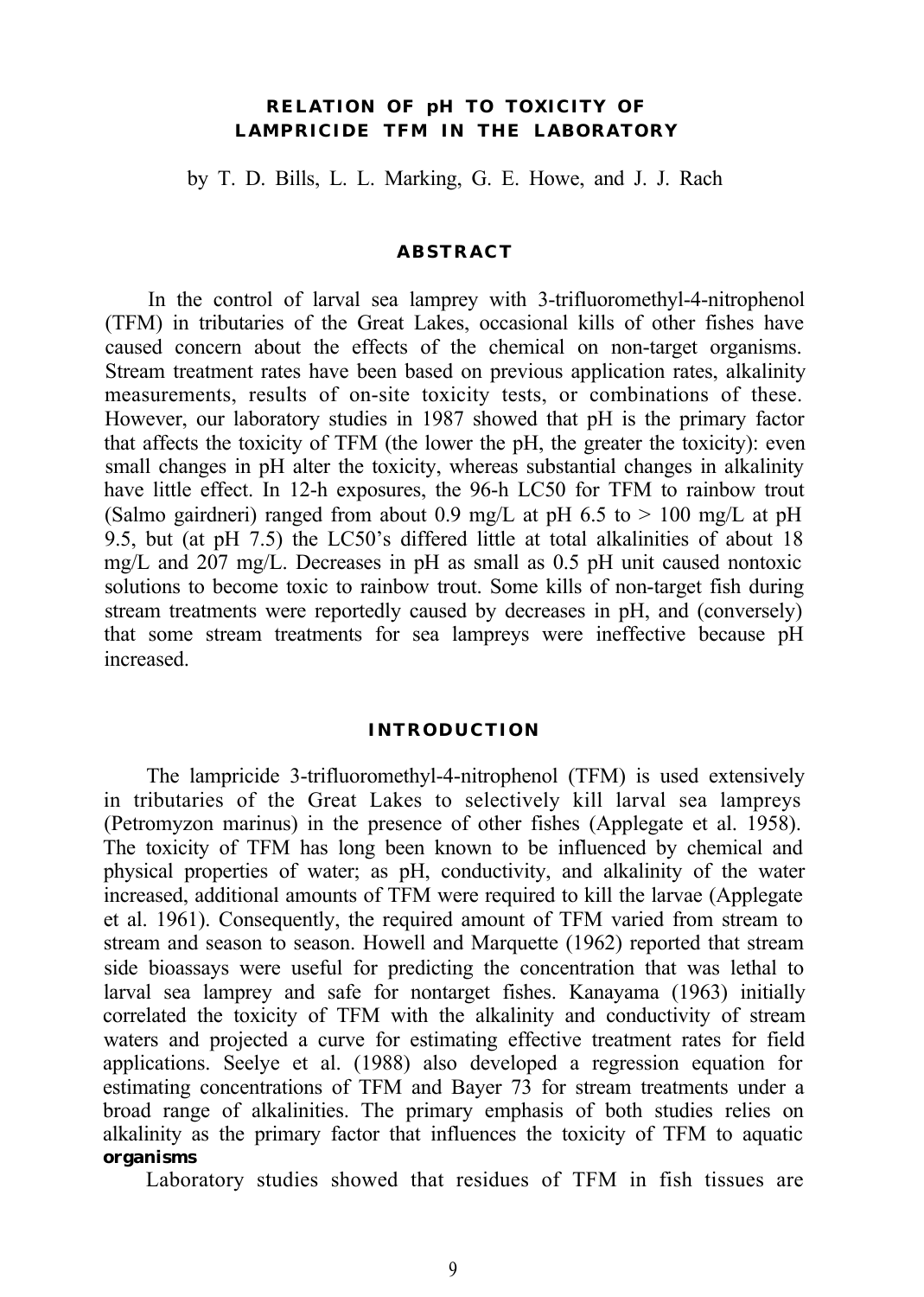negatively correlated with the dissociation of the molecule in water at different pH's. For example, when fish were exposed to a 1 mg/L solution of TFM for 12 h at pH's 6, 7, 8, or 9, the TFM residues in muscle were 3.21, 1.5, 0.33, and 0.03  $\mu$ g/g, respectively (Hunn and Allen 1974). The dissociation constant of the TFM molecule is 6.07; above that pH the molecule becomes increasingly ionized and consequently transfers less readily across the gill membrane. Since the pH of water solutions governs the uptake rate, changes in pH would be expected to alter the toxicity.

Marking and Olson (1975), who conducted laboratory tests to determine the effects of temperature, water hardness, and pH on the toxicity of TFM to fish, reported that toxicity increased only slightly at high temperatures and in soft water, but increased markedly at low pH. The toxicity of TFM to fish exposed at pH 9.5 and 6.5 differed by factors of 50 x for salmonid species and by more than 20 X for warmwater fishes. These results supported the ionization theory of Hunn and Allen (1974) and identified pH as the chemical factor with the greatest influence on toxicity.

Weise (1984) reported that the pH of a stream may vary significantly during a 24-h period and at different locations on a stream during a TFM application. As an example, during a chemical treatment of South Sandy Creek, New York, the pH values varied from 8.0 to 8.7 at the primary application point but were about 7.9 to 9.1 when the chemical reached a point 10.4 km downstream. Alkalinities at the primary application site did not change during the interim. Also, a treatment of the Little Salmon River in New York, the diurnal pH ranged from about 7.7 to 8.7, but the alkalinity did not change.

Methods currently used to determine treatment rates are based on previous application rates, alkalinity measurements, results of on-site toxicity tests, or a combination of these (Smith et al. 1974). Even though pH has been shown to be the primary factor that influences the toxicity of TFM, it is not generally considered to be a reliable parameter for the selection of rates for field applications. In the past, alkalinity was the only water chemistry characteristic generally used to establish TFM treatment levels. However, recently the effect of pH is being taken into account during stream treatments by the Canadian Agent for sea lamprey control in the Great Lakes. Canadian treatment crews monitor pH every 4 hours and in some cases raise TFM concentrations or lengthen the lampricide bank to counteract increased pH if the kill of sea lamprey is not being achieved. In the U.S., treatment crews (U. S. Agent) monitor pH daily but make no allowances for shifts in pH (personal communication, David A. Johnson, Marquette Biological Station, Marquette, Michigan).

The purpose of this study was to separate the effects of pH and alkalinity on the toxicity of TFM to rainbow trout (Salmo *gairdneri)* to demonstrate that changes in pH can be responsible for changing toxicity, and to show that changes in alkalinity have little effect on toxicity of the lampricide.

## MATERIALS AND METHODS

Static test procedures used in this study closely followed those outlined by the Committee on Methods for Toxicity Tests with Aquatic Organisms (1975)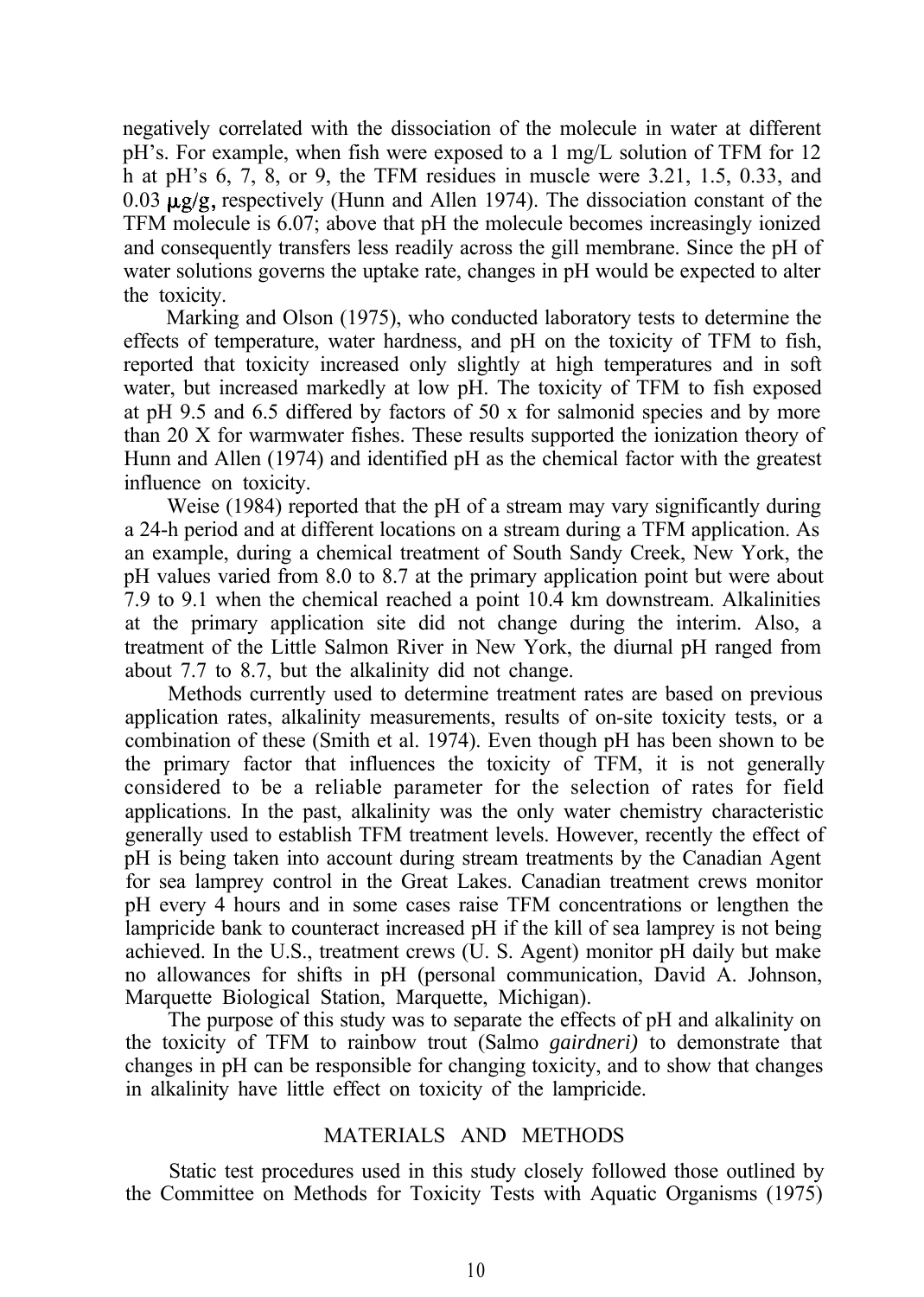and ASTM (1980). Test waters were prepared according to standardized procedures, except that the alkalinity of the waters was adjusted by the addition of selected quantities of sodium bicarbonate. After the test vessels were filled with the desired test water, the pH of the water was adjusted by the addition of sodium hydroxide or hydrochloric acid. Exposures were continuous for 96 h.

The TFM (39.9% active ingredient; obtained from American Hoechst Chemical Company, Somerville, New Jersey) was weighed on an electrobalance and dissolved in water for a stock solution. Enough of the stock solution was delivered to the test chambers to yield the desired concentrations (expressed here as milligrams of active ingredient per liter). Glass jars containing 15 L of oxygen-saturated water were used for all tests. Temperatures were regulated by immersing the test jars in a constant temperature water bath at 12°C. We exposed 20 fish to each concentration; all tests were conducted in duplicate.

Rainbow trout used in all tests were cultured at the National Fisheries Research Center-La Crosse, Wisconsin, and maintained according to the standard procedures for handling bioassay fish (Hunn et al. 1968). Fish were acclimated to test conditions for 24 h before each test. Mortalities were recorded at 1, 3, 6, 9, 12, and 24 h on the first day and daily thereafter during the remainder of the 96-h test.

Alkalinity, pH, temperature, and dissolved oxygen were monitored throughout the test. To maintain a constant pH for the first 24 h, we checked and adjusted (if necessary) solutions every 1 to 2 h. After 24 h, the pH in each of the test solutions was allowed to equilibrate, and changes in pH and mortality were then recorded daily. The toxicity of TFM was determined in water of four pH's, ranging from 6.5 to 9.5 at alkalinities of 17.8 to 296.6 mg/L (expressed as  $CaCO<sub>3</sub>$ ).

The methods of Litchfield and Wilcoxon (1949) were used for computation of LC50's and 95% confidence intervals. All data fulfilled the chi-square test requirement for acceptability.

#### RESULTS

The toxicity of TFM to rainbow trout during the first 24 h of exposure was about equal at different alkalinity levels at any given pH (Table 1). For instance, at pH 6.5, the 12-h LC50's were from 1.20 mg/L at low alkalinity and 0.88 mg/L at the high alkalinity. The difference was significant only at the extreme (highest and lowest) alkalinities. At pH 9.5, 100 mg/L of TFM was not toxic to rainbow trout at any of the six alkalinities tested.

During the first 24 h of exposure, the toxicity of TFM to rainbow trout decreased as the pH increased. The 12-h LC50's at the low alkalinity level were 1.20 mg/L at pH 6.5, 5.10 at pH 7.5, 10.5 at pH 8.5, and > 100 at pH 9.5 (Table 1). Toxicities differed by factors of about  $5 \times$  from pH 6.5 to 7.5, and about 100 X from pH 6.5 to 9.5. The toxicity of TFM at other exposure periods was also significantly different at the four pH levels.

After 24-h the pH of test solutions changed because pH adjustments were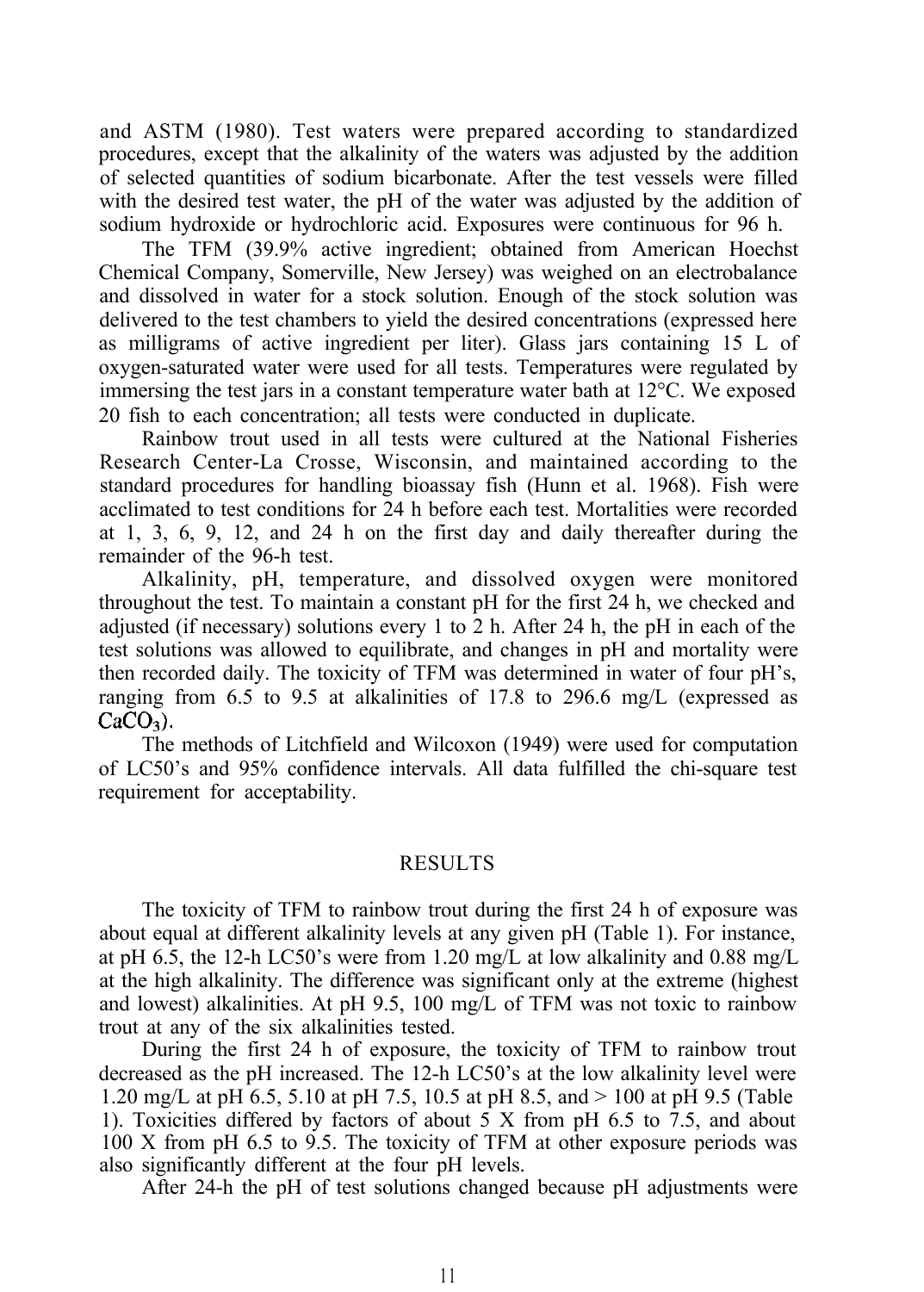| pH and<br>alkalinity       | Duration of exposure (hours) |               |             |               |               |  |
|----------------------------|------------------------------|---------------|-------------|---------------|---------------|--|
| $(mg/L \text{ as } CaCO3)$ | 3                            | 6             | 9           | 12            | 24            |  |
| $\overline{6.5}$           |                              |               |             |               |               |  |
| 22.2                       | 1.28                         | 1.20          | 1.20        | 1.20          | 1.20          |  |
|                            | $1.11 - 1.48$                | 1.08-1.33     | 1.08-1.33   | 1.08-1.33     | 1.08-1.33     |  |
| 35.6                       | 1.10                         | 1.08          | 1.08        | 1.08          | 1.05          |  |
|                            | 0.980-1.24                   | 0.952-1.22    | 0.952-1.22  | 0.952-1.22    | 0.824-1.34    |  |
| 77.2                       | 1.05                         | 0.980         | 0.980       | 0.980         | 0.980         |  |
|                            | $0.924 - I$ 19               | 0.884-1.08    | 0.884-1.08  | 0.884-1.08    | 0.884-1.08    |  |
| 103.5                      | 0.960                        | 0.880         | 0.880       | 0.880         | 0.880         |  |
|                            | 0,868-1.06                   | 0.815-0.950   | 0.815-0.950 | 0.815-0.950   | 0.815-0.950   |  |
| 7.5                        |                              |               |             |               |               |  |
| 17.8                       | 5.35                         | 5.10          | 5.10        | 5.10          | 5.10          |  |
|                            | 4.95-5.78                    | 4.59-5.66     | 4.59-5.66   | 4.59-5.66     | 4.59-5.66     |  |
| 31.8                       | 6.20                         | 6.00          | 6.00        | 6.00          | 4.90          |  |
|                            | 5.64-6.82                    | 5.51-6.53     | 5.51-6.53   | 5.51-6.53     | $4.26 - 5.63$ |  |
| 58.7                       | 6.40                         | 6.18          | 6.00        | 6.00          | 5.60          |  |
|                            | 5.76-7.11                    | 5.85-6.53     | 5.45-6.60   | 5.45-6.60     | 5.03-6.24     |  |
| 90.0                       | 7.00                         | 6.80          | 6.50        | 6.40          | 5.80          |  |
|                            | 6.40-7.66                    | 6.25-7.39     | 5.91-7.14   | 5.70-7.18     | 5.26-6.40     |  |
| 154.2                      | 4.90                         | 4.40          | 4.40        | 4.40          | 4.39          |  |
|                            | 4.36-5.50                    | 4.12-4.69     | 4.12-4.69   | 4.12-4.69     | 4.15-4.65     |  |
| 207.1                      | 5.42                         | 4.65          | 4.36        | 4.36          | 4.29          |  |
|                            | $4.81 - 6.11$                | 4.25-5.09     | 4.08-4.71   | 4.08-4.71     | 3.95-4.66     |  |
| 8.5                        |                              |               |             |               |               |  |
| 21.3                       | 11.6                         | 11.4          | 11.2        | 10.5          | 10.5          |  |
|                            | $10.2 - 13.2$                | 9.70-13.4     | 9.38-13.4   | 8.54-12.9     | $9.07 - 12.1$ |  |
| 35.4                       | 17.0                         | 12.6          | 12.4        | 12.3          | 12.2          |  |
|                            | 14.7-19.6                    | 10.4-15.3     | 10.6-14.4   | $10.8 - 14.0$ | 10.7-13.9     |  |
| 63.8                       | 28.0                         | 14.9          | 14.7        | 14.7          | 14.7          |  |
|                            | 22.7-34.4                    | 13.2-16.8     | 12.9-16.8   | 12.9-16.8     | 12.9-16.8     |  |
| 92.6                       | 23.0                         | 14.2          | 14.2        | 14.2          | 14.2          |  |
|                            | $21.1 - 25.0$                | $12.3 - 16.3$ | 11.6-17.3   | 11.6-17.3     | 11.6-17.3     |  |
| 171.9                      | 35.7                         | 34.8          | 34.8        | 34.8          | 34.0          |  |
|                            | 31.9-39.9                    | 30.9-39.2     | 30.9-39.2   | 30.9-39.2     | 30.6-37.8     |  |
| 257.7                      | 38.9                         | 38.9          | 38.9        | 38.9          | 35.9          |  |
|                            | 34.8-43.5                    | 34.8-43.5     | 34.8-43.5   | 34.8-43.5     | 32.0-40.2     |  |
| 9.5"                       |                              |               |             |               |               |  |

TABLE I. Toxicity of TFM (LC50 and 95% confidence interval, mg/L) to rainbow trout in water of selected pH's and alkalinities at 12°C.

<sup>a</sup>At pH 9.5 and alkalinities of 35.3-296.6, all LC50's were  $> 100$ 

discontinued. The pH of the 6.5 solution changed little and, correspondingly, the toxicity remained consistent in the 24- to 96-h exposures (Table 2). In solutions at pH 7.5 and alkalinities of 90.0 mg/L or less, the pH decreased. This decrease increased the toxicity of TFM; however, at alkalinities of 154.2 and 207.1 mg/L, the pH increased rather than decreased, but toxicity did not change. In tests at pH 8.5 and 9.5, the pH in all test solutions decreased progressively after 24 h and was accompanied by an increase in toxicity, which was more pronounced at pH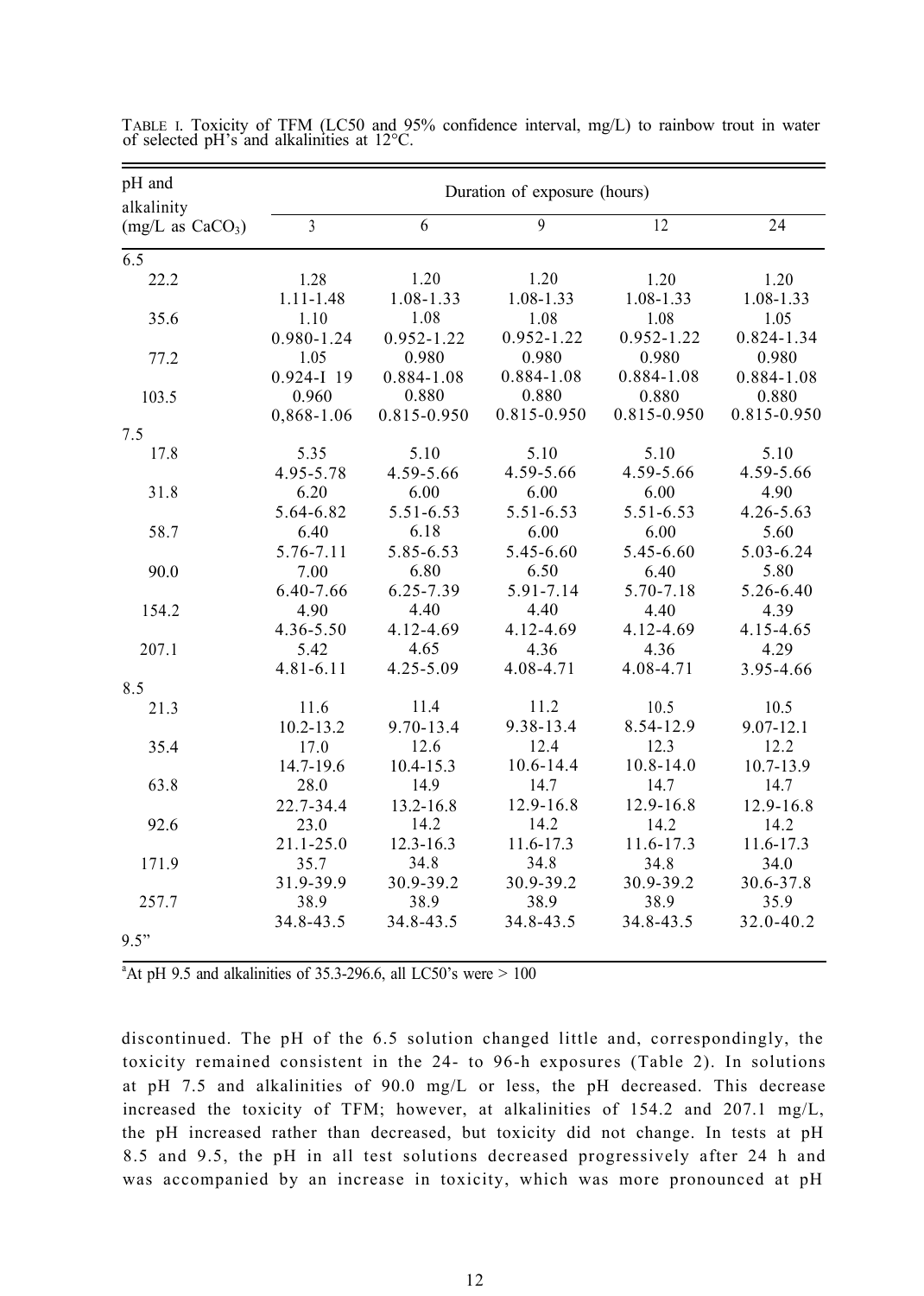| Initial pH<br>and alkalinity | Duration of exposure (hours) |               |             |                 |
|------------------------------|------------------------------|---------------|-------------|-----------------|
| $(mg/L \text{ as } CaCO3)$   | 24                           | 48            | 72          | 96              |
| 6.5                          |                              |               |             |                 |
| 22.2                         | 1.20                         | 1.12          | 1.12        | 1.12            |
|                              | 1.08-1.33                    | 1.00-1.25     | 1.00-1.25   | 1.00-1.25       |
|                              | (6.57)                       | (6.55)        | (6.53)      | (6.52)          |
| 35.6                         | 1.05                         | 1.05          | 1.05        | 1.05            |
|                              | 0.824-1.34                   | 0.824-1.34    | 0.824-1.34  | 0,824-1.34      |
|                              | (6.61)                       | (6.64)        |             | (6.65)          |
| 77.2                         | 0.980                        | 0.980         | (6.64)      | 0.980           |
|                              | 0.884-1.08                   | 0.884-1.08    | 0.884-1.08  | $0. X84 - 1.08$ |
|                              | (6.62)                       | (6.73)        | (6.73)      | (6.75)          |
| 103.5                        | 0.880                        | 0.880         | 0.880       | 0.880           |
|                              | 0.815-0.950                  | 0.815-0.950   | 0.815-0.950 | 0.815-0.950     |
|                              | (6.65)                       | (6.78)        | (6.79)      | (6.84)          |
| 7.5                          |                              |               |             |                 |
| 17.8                         | 5.10                         | 2.80          | 2.20        | 2.00            |
|                              | 4.59-5.66                    | $2.41 - 3.24$ | 1.83-2.64   | 1.74-2.30       |
|                              | (7.41)                       | (6.96)        | (6.91)      | (6.86)          |
| 31.8                         | 4.90                         | 3.60          | 2.75        | 2.45            |
|                              | 4.26-5.63                    | 3.12-4.15     | 2.40-3.14   | 2.24-2.68       |
|                              | (7.48)                       | (7.38)        | (7.36)      | (7.06)          |
| 58.7                         | 5.60'                        | 4.90          | 4.00        | 3.63            |
|                              | 5.03-6.24                    | 4.44-5.40     | 3.61-4.44   | 3.23-4.07       |
|                              | (7.47)                       | (7.33)        | (7.29)      | (7.30)          |
| 90.0                         | 5.80'                        | 5.00          | 4.40        | 4.20            |
|                              | 5.26-6.40                    | 4.60-5.43     | 4.03-4.81   | 3.82-4.62       |
|                              | (7.49)                       | (7.46)        | (7.46)      | (7.44)          |
| 154.2                        | 4.39                         | 4.39          | 4.39        | 4.26            |
|                              | 4.15-4.65                    | 4.15-4.65     | 4.15-4.65   | 3.94-4.60       |
|                              | (7.52)                       | (7.73)        | (7.78)      | (7.75)          |
| 207.1                        | 4.29                         | 4.29          | 4.29        | 4.29            |
|                              | 3.95-4.66                    | 3.95-4.66     | 3.95-4.66   | 3.95-4.66       |
|                              | (7.56)                       | (7.87)        | (7.94)      | (7.96)          |
| 8.5                          |                              |               |             |                 |
| 21.3                         | 10.5                         | 3.45          | 2.43        | 2.30            |
|                              | 9.07-12.1                    | 3.10-3.84     | 2.03-2.91   | 1.90-2.78       |
|                              | (8.75)                       | (7.30)        | (7.11)      | (7.12)          |
| 35.4                         | 12.2                         | 3.35          | 3.48        | 2.80            |
|                              | 10.7-13.9                    | 2.53-4.43     | 3.11-3.89   | 2.41-3.25       |
|                              | (8.67)                       | (7.51)        | (7.33)      | (7.35)          |
| 63.8                         | 14.7                         | 5.40          | 4.40        | 3.60            |
|                              | 12.9-16.8                    | 4.59-6.35     | 3.72-5.20   | 2.97-4.36       |
|                              | (8.60)                       | (7.74)        | (7.57)      | (7.51)          |
| 92.6                         | 14.2                         | 7.60          | 6.00        | 5.60            |
|                              | 11.6-17.3                    | 6.37-9.06     | 5.07-7.09   | 5.20-6.03       |
|                              | (8.54)                       | (7.92)        | (7.72)      | (7.66)          |
| 171.9                        | 34.0                         | 18.2          | 14.3        | 12.3            |
|                              | 30.6-37.8                    | 15.3-21.6     | 12.6-16.3   | $10.7 - 14.1$   |
|                              | (8.51)                       | (8.12)        | (8.01)      | (7.96)          |

TABLE 2. Toxicity of TFM (LC50 95% confidence interval, and pH in parentheses) to rainbow trout in water of different alkalinities and various pH's at 12°C.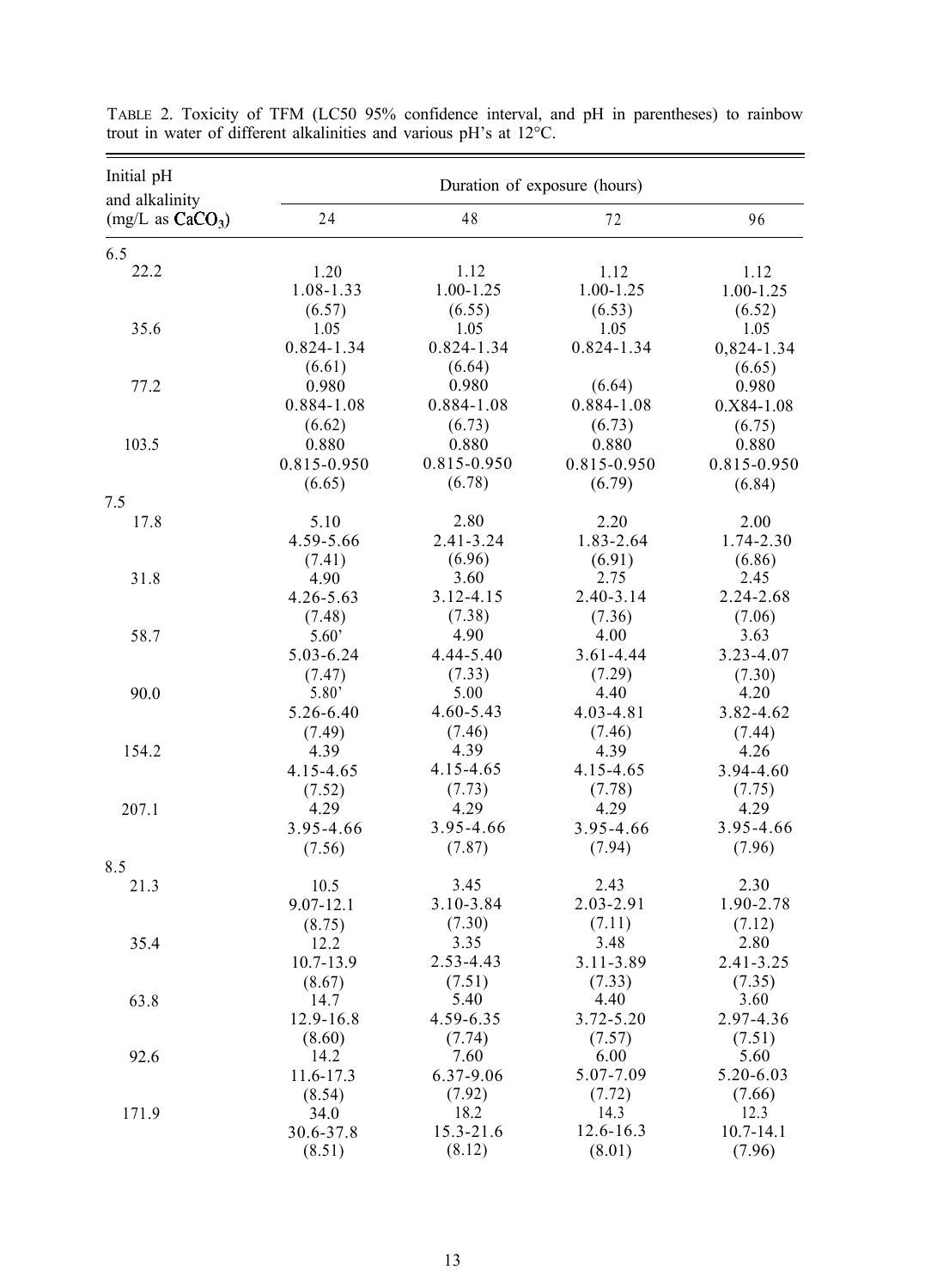| Initial pH<br>and alkalinity<br>$(mg/L \text{ as } CaCO3)$<br>257.7 | Duration of exposure (hours) |                             |                             |                                 |  |
|---------------------------------------------------------------------|------------------------------|-----------------------------|-----------------------------|---------------------------------|--|
|                                                                     | 24                           | 48                          | 72                          | 96                              |  |
|                                                                     | 35.9<br>32.0-40.2            | 27.3<br>23.5-31.6           | 19.4<br>$17.3 - 21.8$       | 14.6<br>12.8-16.7               |  |
| 9.5                                                                 | (8.51)                       | (8.24)                      | (8.15)                      | (8.11)                          |  |
| 35.3                                                                | >100<br>(9.53)               | 32.1<br>(8.49)              | 2.50<br>1.65-3.79           | < 200                           |  |
|                                                                     |                              |                             | (7.23)                      | (7.18)                          |  |
| 51.8                                                                | >100<br>(9.47)               | 42.0<br>(8.87)              | 5.80<br>4.52-7.44<br>(8.01) | 3.37<br>2.36-4.81<br>(7.58)     |  |
| 88.4                                                                | >100<br>(9.42)               | 64.0<br>57.7-70.9           | 15.4<br>14.5-18.5           | 8.70<br>7.36-10.3               |  |
| 124.6                                                               | >100<br>(9.51)               | (9.00)<br>98.0<br>92.5-104  | (8.49)<br>62.0<br>56.4-68.2 | (7.80)<br>20.0<br>$16.6 - 24.0$ |  |
| 198.1                                                               | >100                         | (9.21)<br>88.0<br>81.6-94.8 | (8.96)<br>49.0<br>45.5-52.8 | (8.55)<br>21.9<br>18.6-25.8     |  |
| 296.6                                                               | (9.43)<br>>100               | (9.05)<br>>100              | (8.78)<br>77.9              | (8.46)<br>60.0                  |  |
|                                                                     | (9.45)                       | (9.17)                      | 71.1-85.3<br>(9.04)         | 51.4-70.0<br>(8.88)             |  |

TABLE 2. Continued

9.5 than that at lower pH's. Toxicity increased by a factor of 50 x at low alkalinity  $(35.3 \text{ mg/L})$  when the pH decreased by 2.3 units. Toxicity increased by a factor of about 2 x at the high alkalinity (296.6 mg/L) when the pH decreased by 0.6 unit.

In test solutions adjusted to pH 8.5 at various alkalinities, the LC50's ranged from 10.5 to 35.9 mg/L in 24-h exposures and were 2.30 to 14.6 mg/L after 96-h exposures (Table 2). A decrease in pH of about 0.5 pH unit doubled the toxicity of the chemical. For example, in water of pH 8.54 and a total alkalinity of 92.6 mg/L, the 24-h LC50 was  $14.2 \text{ mg/L}$ . Between 24 and 48 h, the pH of the test solution decreased to 7.92 and the resulting LC50 was 7.60  $mg/L$ .

The toxicity of TFM was about equal at the different alkalinity levels at pH 6.5 and 7.5 at exposures of 24 to 96 h (Table 1). In the tests at pH 8.5 and 9.5, the toxicity differed at the six alkalinity levels; however, the pH decrease was greater in these solutions than at lower pH's and presumably increased the toxicity accordingly.

#### DISCUSSION

Lethal concentrations of the lampricide TFM kills fish rapidly, usually in 1 to 6 h, and minimal lethal concentrations are nearly equal for short and longer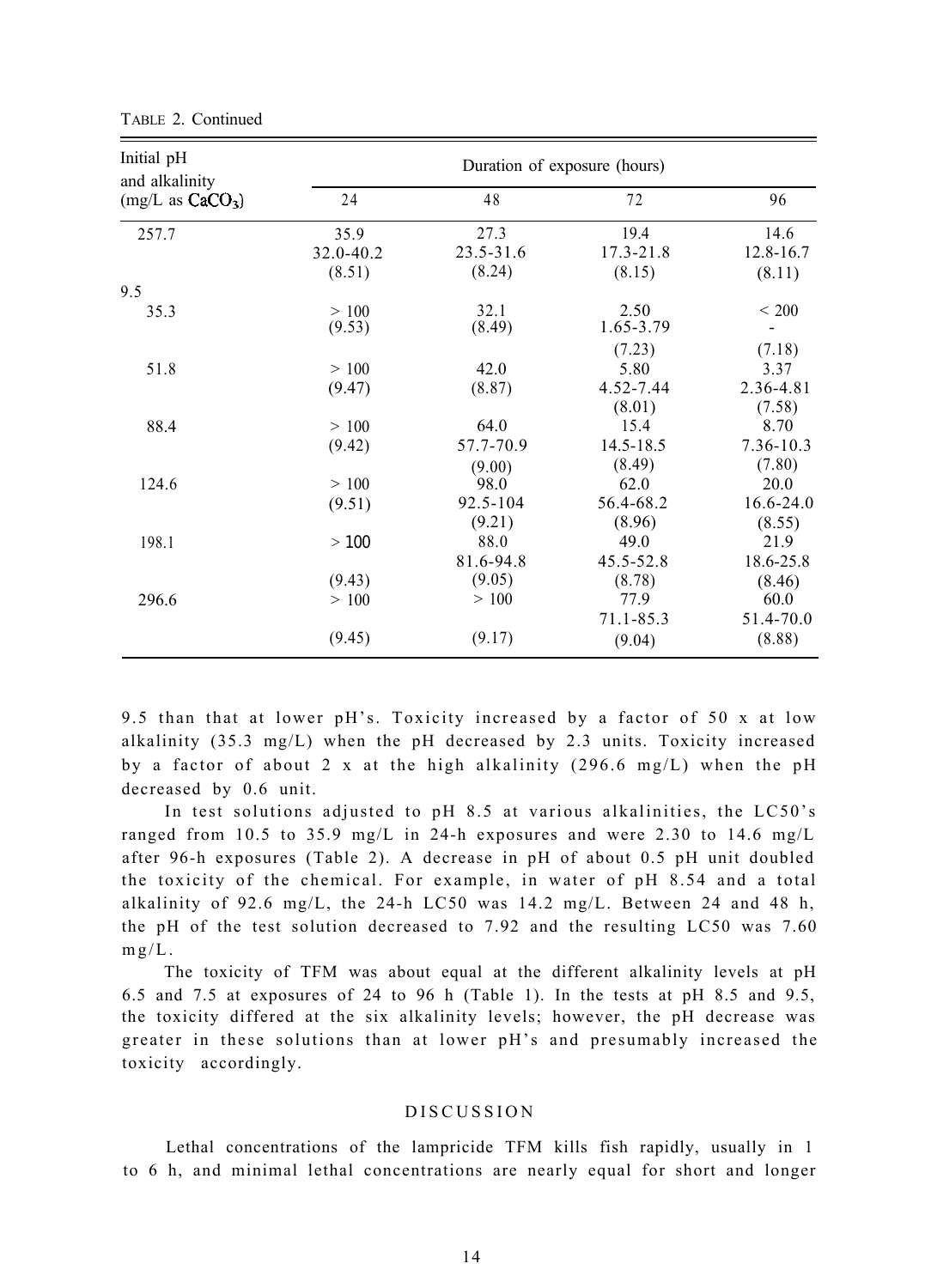term exposures. For example, Marking et al. (1975) found that the 24-h LC50 (6.03 mg/L) was identical to the 30-day LC50 for lake trout (Salvelinus namaycush). Dawson et al. (1975) demonstrated that there were. no significant differences between the 24-and 96-h LC50's for sea lamprey larvae at five stages of development (stage 14, hatching; through stage 18, 7-cm larvae).

Although the toxicity of TFM to fish and sea lamprey has previously been shown to be affected by pH (Dawson et al. 1975; Marking and Olson 1975), pH has not been considered as a factor in determining concentrations selected for field use. Instead, treatment concentrations have been based on previous application rates, alkalinity measurements, the results of on-site toxicity tests, or a combination of these (Smith et al. 1974). Seelye et al. (1988) demonstrated the correlation of alkalinity and the toxicity of TFM. They provided a set of guidelines for field personnel to select safe treatment concentrations of TFM and Bayer 73 in waters with alkalinities ranging from 40 to 200 mg/L. In most instances, the treatment zones presented should yield safe, successful treatments for control of sea lamprey with minimal impacts on nontarget organisms. However, in some waters, even though the alkalinities remain the same, there are significant diurnal cycles of oxygen and pH caused by external factors such as photosynthesis and respiration. These changes in pH also change the amount of TFM in the unionized form, which in turn increases or decreases the amount available to produce toxicosis (Hunn and Allen 1974). Although the Canadian treatment crews do not use pH as a determining factor for application rates, they are now modifying their treatment regimes to counteract increases in pH during stream treatments (personal communication, David A. Johnson, Marquette Biological Station, Marquette, Michigan).

The cyclic changes in pH and oxygen must be accounted for when treatment concentrations of TFM are being selected. Although measurements are relatively easy to make, they must be monitored at several points over time because they are highly susceptible to change, especially in soft water, in which the pH sometimes varies more than one unit during the course of day (Frey 1963; Hynes 1970). Frey (1963) noted that, in slow moving waters, the pH was substantially higher at the surface than in the water column. Hynes (1970) lists two factors that are responsible for diurnal changes in the pH of water: rain (because of the high content of  $CO<sub>2</sub>$  and the free acid form of sulfates); and photosynthesis and respiration, which cause changes in  $CO_2$  and  $O_2$ , especially in soft water streams. These changes are most pronounced in shallow streams with relatively sluggish flows. During daylight, photosynthesis often increases the  $O<sub>2</sub>$  levels and decreases  $CO<sub>2</sub>$  levels, and pH increases rapidly; at night, the increased respiration of plants and animals increases the  $CO<sub>2</sub>$  level and causes a decrease in pH.

Decreases in pH caused by these factors can change the toxicity of TFM enough to kill nontarget organisms in some sections of streams. Conversely, increases in pH may reduce the level of toxicity of TFM and result in incomplete kills of sea lamprey larvae. For example, treatment of Mayhew Creek, Ontario, with a concentration of TFM based on alkalinity levels, failed to kill most of the sea lamprey larvae (Schleen 1979). The pH values recorded during the treatment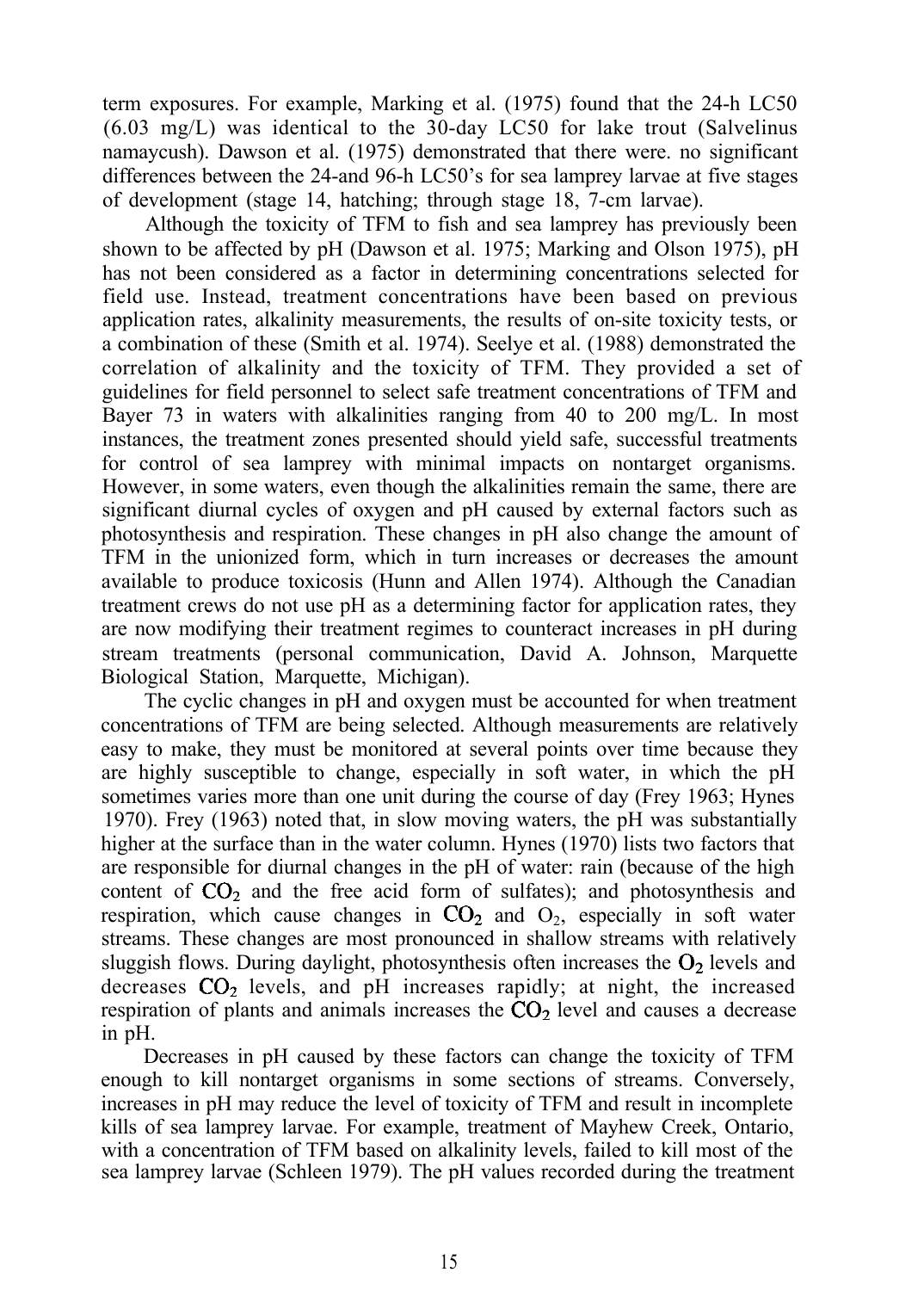ranged from 9.24 to 9.89. A retreatment of the same stream with a similar concentration of TFM, but at a pH of 7.7 to 7.8, resulted in a successful kill of the remaining sea lamprey larvae. Another example of the effect of pH on the toxicity of the lampricide was demonstrated by Bills and Johnson (1988). During a treatment of the Millicoquins River, Michigan, on May 15, 1988, they pumped water from the river containing  $4.2 \text{ mg/L}$  of TFM into a continuous flow bioassay unit and raised or lowered the pH by approximately 1.0 unit from that of the river (pH 8.35) to determine what, if any, effect this would have on target and nontarget mortality. They exposed brook trout *(Salvelinus fontinalis),* rainbow trout, fathead minnow *(Pimephales promelas),* mayfly nymphs *(Hexagenia* sp.), and sea lamprey ammocoetes in cages in the river and in the bioassay water with altered pH. In the river exposures, all ammocoetes and mayfly nymphs were killed during the 12-hour treatment. No mortality occurred among any nontarget fishes. In contrast, in the raised pH exposures, only 55% of the ammocoetes were killed, and there were no mortalities among any nontarget organisms. In the lowered pH test, all ammocoetes and all nontarget organisms were killed during the exposure and most were killed in the first 3 h of exposure. This study showed that a decreased pH during a treatment could have a deleterious effect on nontarget organisms, and conversely, an increased pH could produce an incomplete kill of sea lamprey.

Past treatment rates, on-site toxicity test results, and alkalinity measurements are useful tools in selecting TFM concentrations; however, if the pH is different from past treatments or if changes in pH are occurring daily then pH must be considered when treatment rates are being determined. If pH values in the stream differ significantly from those observed in the past, or if there is a substantial diurnal shift in pH, the treatments may be unsuccessful or result in the kill of non-target organisms, depending on the direction of the pH shift. Diurnal fluctuations are influenced seasonally and treatment of streams with significant changes in pH during the summer period may be scheduled for spring or fall treatments when pH shifts are at a minimum.

## REFERENCES

- APPLEGATE, V. C., J. H. HOWELL, AND M. A. SMITH. 1958. Use of mononitrophenols containing halogens as selective sea lamprey larvicides. Science 127(3294):336-338.
- APPLEGATE, V. C., J. H. HOWELL, J. W. MOFFETT, B. G. H. JOHNSON, AND M. A. SMITH. 1961. Use of 3-trifluormethyl-4-nitrophenol as a selective sea lamprey larvicide. Great Lakes Fish. Comm. Tech. Rep. 1. 35 pp.
- ASTM COMMITTEE E-35 ON PESTICIDES. 1980. Standard practice for conducting toxicity tests with fishes, macroinvertebrates, and amphibians, E729-80. Pages l-25 *in* Annual Book of ASTM Standards, Part 4b. End use and consumer products. American Society for Testing and Materials, Philadelphia, PA.
- BILLS, T. D., AND D. A. JOHNSON. 1988. Effects of raised or lowered pH on the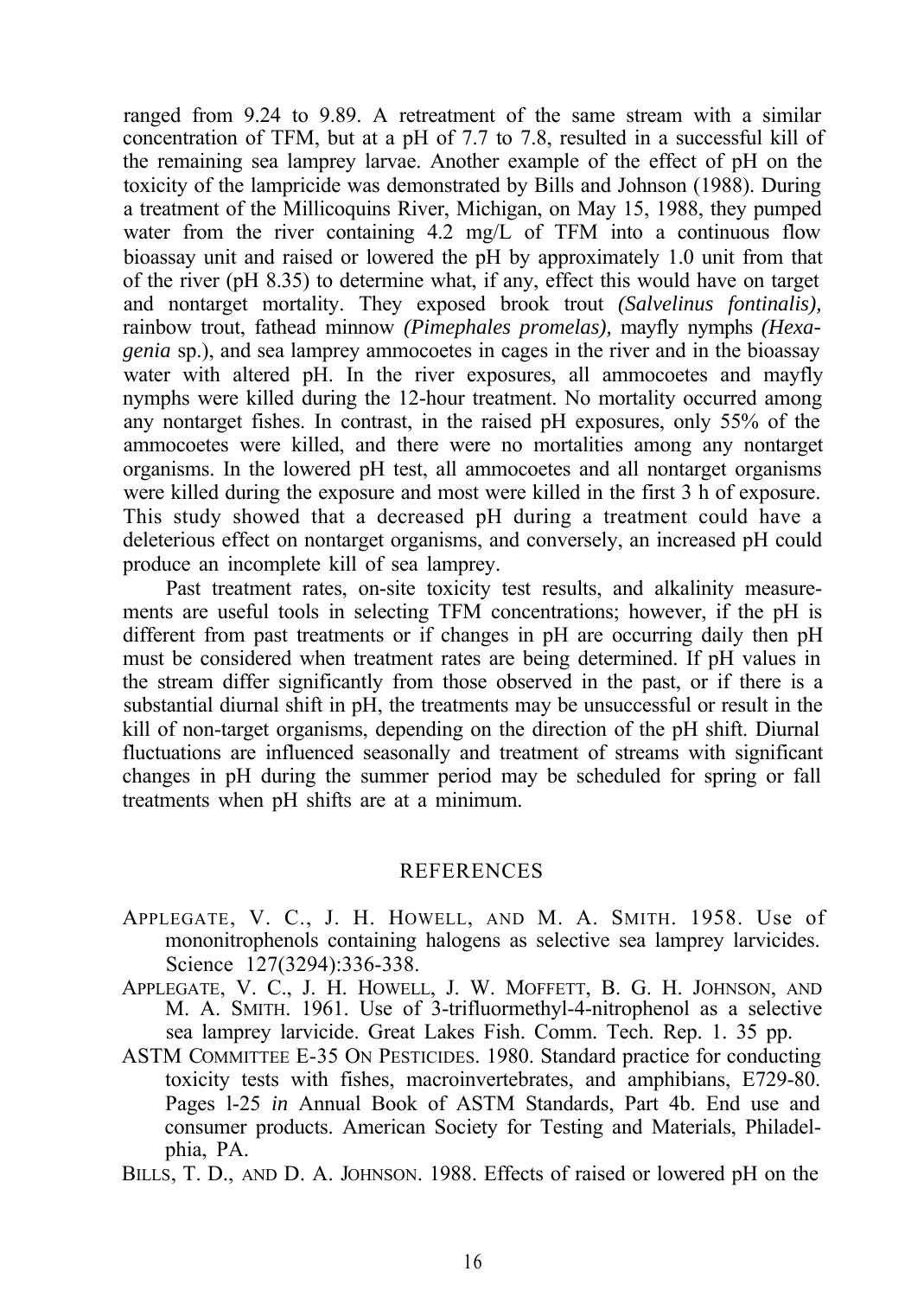toxicity of TFM to sea lamprey larvae and nontarget species in a stream treatment. U.S. Fish Wildl. Serv., Special Report. National Fisheries Research Center-La Crosse, Wisconsin, 54602. 19 pp.

- COMMITTEE ON METHODS FOR TOXICITY TESTS WITH AQUATIC ORGANISMS. 1975. Methods for acute toxicity tests with fish, macroinvertebrates, and amphibians, Ecological Research Seminars, EPA (Environmental Protection Agency). 660/3/75-009. 6 pp.
- DAWSON, V. K., K. B. CUMMINGS, AND P. A. GILDERHUS. 1975. Laboratory efficacy of 3-trifluoromethyl-4-nitrophenol (TFM) as a lampricide. U.S. Fish Wildl. Serv., Invest. Fish Control 63. 13 pp.
- FREY, D. J. 1963. Wisconsin: The Birge-Juday Era. In D. G. Frey (ed.) Limnology in North America. Univ. Wisc., Madison, WI. 54 pp.
- HOWELL, J. H., AND W. M. MARQUETTE. 1962. Use of mobile bioassay equipment in the chemical control of sea lamprey. U.S. Fish Wildl. Serv., Spec. Sci. Rep., Fish. No. 418. 9 pp.
- HUNN, J. B., R. A. SCHOETTGER, AND E. W. WHEALDON. 1968. Observations on the handling and maintenance of bioassay fish. Prog. Fish-Cult. 30:164-167.
- HUNN, J. B., AND J. L. ALLEN. 1974. Movement of drugs across the gills of fishes. Annu. Rev. Pharmacol. Vol. 14. p. 47-55.
- HYNES, H. B. N. 1970. The ecology of running waters. Univ. Toronto Press. The Chaucer Press Ltd. Bungay, Suffolk, Great Britain. pp. 36-52.
- KANAYAMA, R. K. 1963. The use of alkalinity and conductivity measurements to estimate concentrations of 3-trifluormethyl-4-nitrophenol required for treating lamprey streams. Great Lakes Fish. Comm. Tech. Rep. 7. 10 pp.
- LITCHFIELD, J. T., JR., AND F. WILCOXON. 1949. A simplified method of evaluating dose-effect experiments. J. Pharmacol. Exp. Ther. 96:99-113.
- MARKING, L. L., T. D. BILLS, AND J. H. CHANDLER. 1975. Toxicity of the lampricide 3-trifluoromethyl-4-nitrophenol (TFM) to nontarget fish in flow-through tests. U.S. Fish Wildl. Serv., Invest. Fish Control 61. 9 pp.
- MARKING, L. L., AND L. E. OLSON. 1975. Toxicity of the lampricide 3-trifluoromethyl-4-nitrophenol (TFM) to non-target fish in static tests. U.S. Fish Wildl. Serv., Invest. Fish Control 60. 27 pp.
- SCHLEEN, L. P. 1979. Effects of high pH's on a lampricide (TFM) treatment of Mayhew Creek, 1979. Sea Lamprey Control Technical Report No. 3, Sea Lamprey Control Centre, Sault Ste. Marie, Ontario. 7 pp.
- SEELYE, J. G., D. A. JOHNSON, J. G. WEISE, AND F. L. KING. 1988. Guide for determining application rates of lampricides for control of sea lamprey ammocoetes. Great Lakes Fish. Comm., Tech. Rep. 52. 23 pp.
- SMITH, B. R., J. J. TIBBLES, AND B. G. H. JOHNSON. 1974. Control of the sea lamprey *(Petromyzon marinus)* in Lake Superior, 1953-70. Great Lakes Fish. Comm. Tech. Rep. 26. 60 pp.
- WEISE, J. G. 1984. Summary of chemical use to manage sea lamprey *(Petromyzon marinus)* populations in Canada and New York State, 1958- 84. Sea Lamprey Control Technical Report No. 4, Sea Lamprey Control Centre, Sault Ste. Marie, Ontario. 84 pp.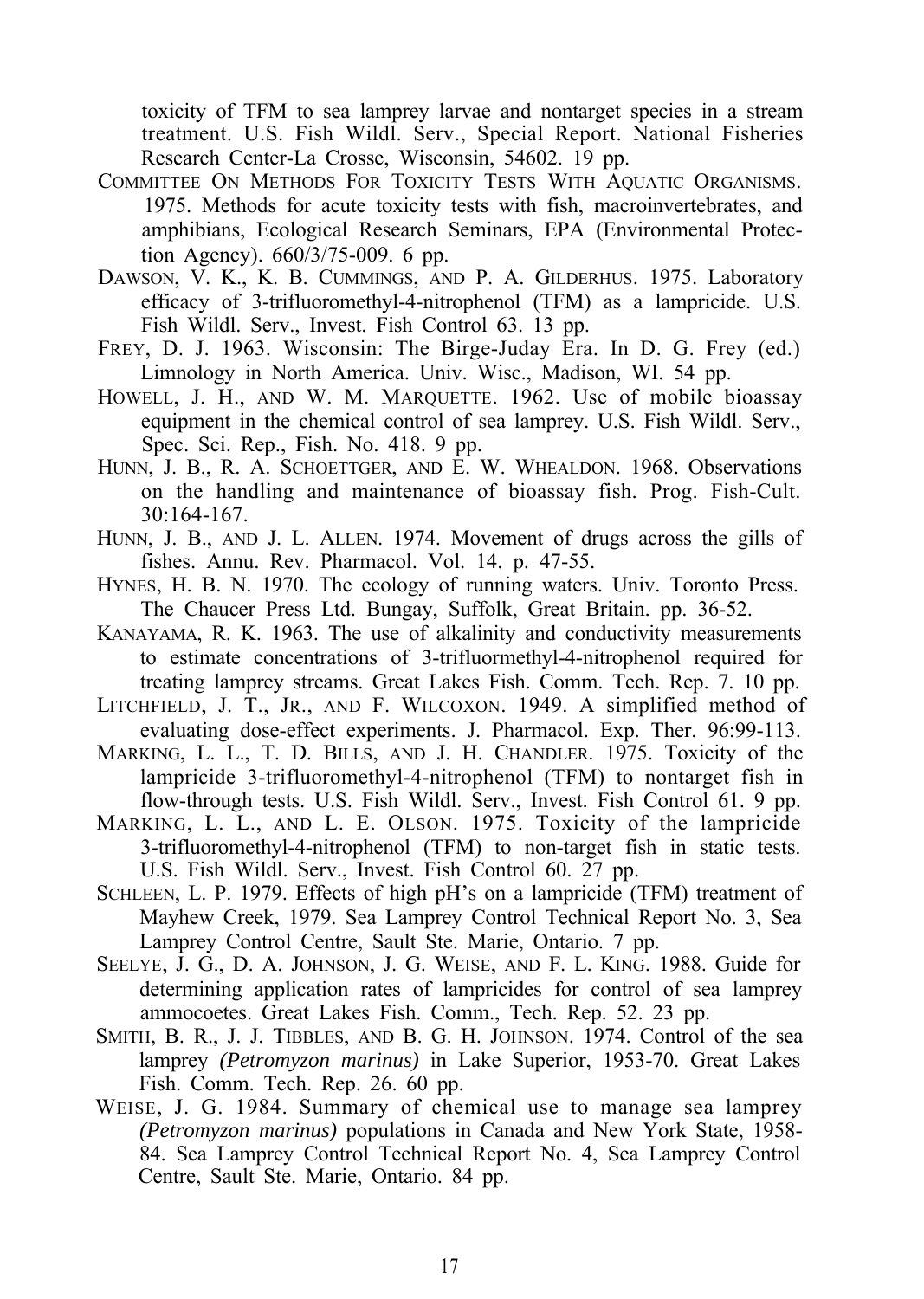#### GREAT LAKES FISHERY COMMISSION

#### TECHNICAL REPORT SERIES

- No. 1. Use of 3-trifluoromethyl-4-nitrophenol as a selective sea lamprey larvicide, *by Vernon C. Applegate, John H. Howell, James W. Moffett. B. G. H. Johnson,* and *Manning A. Smith. May* 1961. 35 pp.
- $N_0$  2. Fishery statistical districts of the Great *Lakes, by Stanford H. Smith, Howard J. Buettner,* and *Ralph Hile.* September 1961. 24 pp.
- $No. 3$ Commercial fish production in *the* Great Lakes 1867-1977, *by Norman S. Baldwin, Robert W. Saalfeld, Margaret A. Ross,* and *Howard J. Buettner.* September 1979. 187 pp. (Supersedes 1962 edition and 1970 supplement.)
- $N_0$  4. Estimation of the brook and sea lamprey ammocete populations of three streams, *by Bernard R. Smith* and *Alberton* L. McLain. September 1962. pages 1-18.
	- A photoelectric amplifier as a dye detector, *by Wesley J. Ebel.* September 1962. pages 19-26.
- No. 5. Collection and analysis of commercial fishery statistics in the Great Lakes, *by Ralph Hile.* December 1962. 31 pp.
- No. 6. Limnological survey of Lake Erie 1959 and 1960, *by Alfred M. Beeton.* November 1963. 32 pp.
- No. 7. The use of alkalinity and conductivity measurements to estimate concentrations of 3- trifluoromethyl-4-nitrophenol required for treating lamprey streams, *by Richard K. Kanayama.* November 1963. 10 pp.
- No. 8. Synergism of 5,2'-dichloro-4'-nitro-salicylanilide and 3-trifluoromethyl-4-nitrophenol in a selective lamprey larvicide, *by John H. Howell, Everett L. King, Jr., Allen J. Smith,* and *Lee H. Hanson.* May 1964. 21 pp.
- No. 9. Detection and measurement of organic lampricide residues, *by Stacy L. Daniels, Lloyd L. Kempe, Thomas J. Billy,* and *Alfred M. Beeton.* 1965. 18. pp.
- No. 10. Experimental control of sea lampreys with electricity on the south shore of Lake Superior, 1953-60. *by Alberton L. McLain, Bernard R. Smith,* and *Harry H. Moore. 1965. 48* pp.
- No. 11. The relation between molecular structure and biological activity among mononitrophenols containing halogens, *by Vernon C. Applegate, B. G. H. Johnson,* and *Manning A. Smith.* December 1966. pages l-19.

Substituted nitrosalicylanilides: A new class of selectively toxic sea lamprey larvicides, *by Roland J. Starkey* and *John H. Howell,* December 1966. pages 21-29.

- No. 12. Physical limnology of Saginaw Bay, Lake Huron, by *Alfred* M. *Beeton,* Stanford *H. Smith,* and *Frank F. Hooper.* September 1967. 56 pp.
- No. 13. Population characteristics and physical condition of alewives, *Alosa pseudoharengus,* in a massive dieoff in Lake Michigan, 1967, *by Edward H. Brown, Jr.* December 1968. 13 pp.
- No. 14. Limnological survey of *Lake* Ontario, 1964 *(five* papers), *by Herbert E. Allen, Jerry F. Reinwand, Roann* E. Ogawa, Jarl *K.* Hiltunen, and LaRue Wells. April 1969. 59 pp.
- No. 15. The ecology and management of the walleye in western Lake Erie, *by Henry A. Regier, Vernon C. Applegate* and *Richard A. Ryder,* in collaboration with *Jerry V. Manz, Robert G. Ferguson, Harry, D. Van Meter,* and *David R. Wolfert.* May 1969. 101 pp.
- No. 16. Biology of larval sea lampreys *(Petromyzon marinus)* of the 1960 year class, isolated in the Big Garlic River, Michigan, 1960, *by* Patrick J. Manion and Alberton *L. McLain.* October 1971. 35 pp.
- No. 17. New parasite records for Lake Erie fish, *by Alex 0. Dechtiar.* April 1972. 20 pp.
- No. 18. Microbial degradation of the lamprey larvicide 3-trifluoromethyl-4-nitrophenol in sediment-water systems, *by Lloyd L. Kempe.* January 1973. 16 pp.
- No. 19. Lake Superior-A case history of the lake and its fisheries, *by A. H. Lawrie* and *Jerold F. Rahrer.* January 1973. 69 pp.
- No. 20. Lake Michigan-Man's effects on native fish stocks and other biota, *by LaRue Wells* and *Alberton L. McLain.* January 1973. 55 pp.
- No. 21. Lake Huron-The ecology of the fish community and man's effects on it, *by A. H. Berst* and *G. R. Spangler.* January 1973. 41 pp.
- No. 22. Effects of exploitation, environmental changes, and new species on the fish habitats and resources of Lake Erie, *by W. L. Hartman.* April 1973. 43 pp.
- No. 23. A review of the changes in the fish species composition of Lake Ontario, *by W. J. Christie.* January 1973. 65 pp.
- No. 24. Lake Opeongo-The ecology of the fish community and of man's effects on it, *by N. V. Martin* and *F. E. J. Fry.* March 1973. 34 pp.
- No, 25. Some impacts of man on Kootenay Lake and its salmonoids, by T. G. Northcole. April 1973.
- No. 26. 45 PP. Control of the sea lamprey *(Petromyzon marinus)* in Lake Superior, 1953-70, *by Bernard R. Smith, J. James Tibbles,* and *B. G. H. Johnson.* March 1974. 60 pp.
- No. 27. Movement and recapture of parasitic-phase sea lampreys (Petromyzon marinus) tagged in the St. Marys River and Lakes Huron and Michigan, *1963-67, by Harry H. Moore, Frederick H. Dahl,* and *Aarne K. Lamsa.* July 1974. 19 pp.
- No. 28. Changes in the lake trout population of **southern** Lake Superior in relation to the fishery the sea